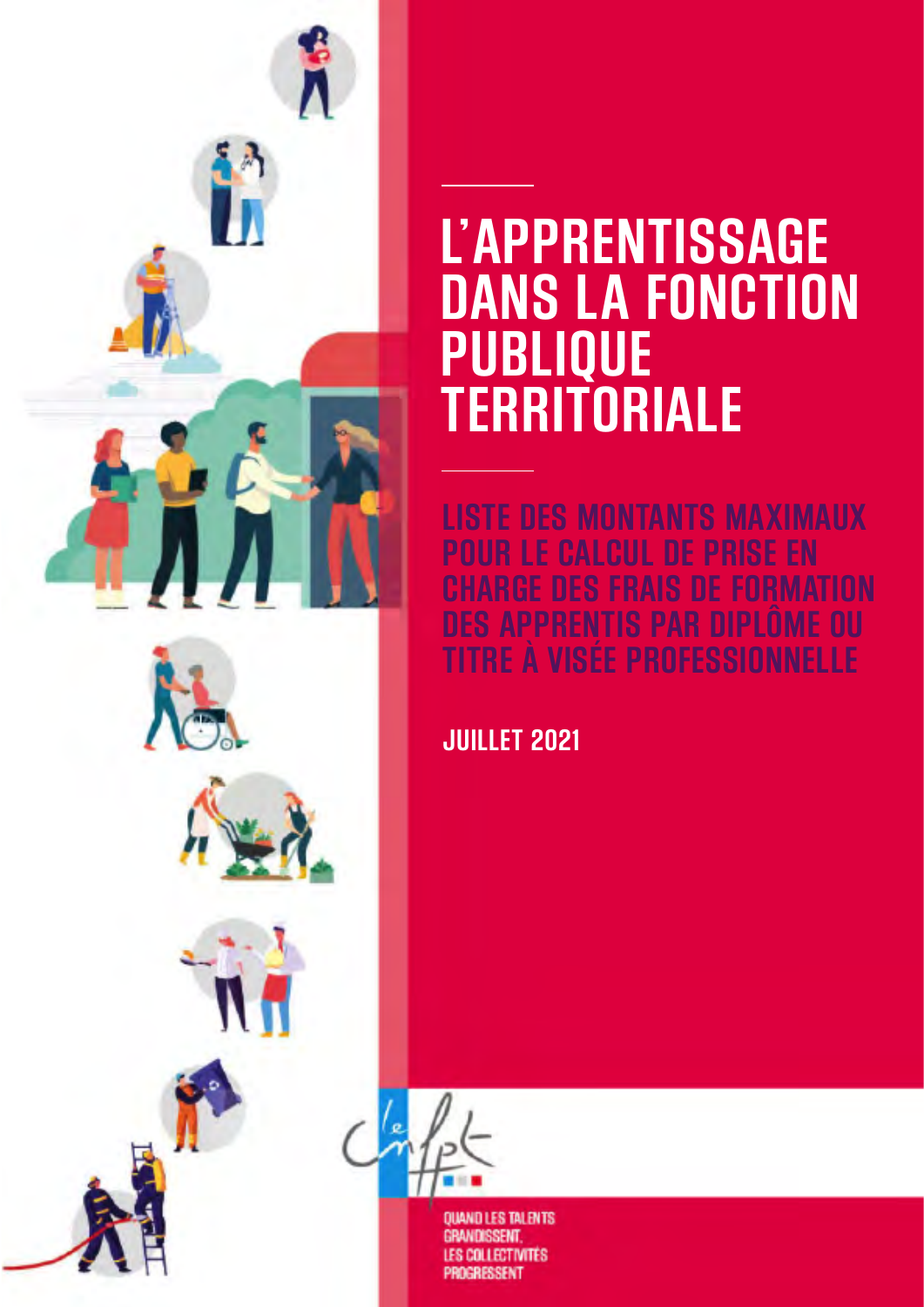## **APPRENTISSAGE LISTE DES MONTANTS MAXIMAUX POUR LE CALCUL DE PRISE EN CHARGE**

#### **Cette liste détaille par diplôme ou titre à visée professionnelle les montants maximaux permettant le calcul de la prise en charge par le CNFPT des frais de formation des apprentis territoriaux.**

Les formations sont classées par domaine et famille de politiques publiques et à l'intérieur de chaque famille, par ordre croissant de niveau de qualification.

Pour tous les autres diplômes ou titres à visée professionnelle ne figurant pas dans la présente liste, le CNFPT applique une base de calcul forfaitaire annuelle par niveau de qualification permettant de déterminer le niveau de prise charge maximal du CNFPT

#### **Le montant maximal annuel de la prise en charge du CNFPT est de 50% des montants figurant le présent document.**

| NOMENCLATURE APPROUVÉE LE 21 MARS 1969 PAR LE GROUPE PERMANENT DE LA<br>FORMATION PROFESSIONNELLE ET DE LA PROMOTION SOCIALE | <b>CADRE NATIONAL DES CERTIFICATIONS PROFESSIONNELLES</b> | <b>FORFAIT ANNUEL. EN EUROS</b> |
|------------------------------------------------------------------------------------------------------------------------------|-----------------------------------------------------------|---------------------------------|
| Niveau V                                                                                                                     | Niveau 3                                                  |                                 |
| Niveau IV                                                                                                                    | Niveau 4                                                  | 5800                            |
| Niveau III                                                                                                                   | Niveau 5                                                  |                                 |
| Niveau II                                                                                                                    | Niveau 6                                                  | 6700                            |
| Niveau I                                                                                                                     | Niveau 7 et 8                                             |                                 |

| <b>CODE DIPLÔME</b> | <b>RNCP</b>      | <b>LIBELLÉ DE LA FORMATION</b>                                                                            | <b>MONTANT MAXIMAL</b><br><b>ANNUEL POUR LE</b><br><b>CALCUL DE PRISE EN</b><br><b>CHARGE</b> |
|---------------------|------------------|-----------------------------------------------------------------------------------------------------------|-----------------------------------------------------------------------------------------------|
|                     |                  | PILOTAGE, MANAGEMENT ET GESTION DES RESSOURCES                                                            |                                                                                               |
| AFFAIRES GÉNÉRALES  |                  |                                                                                                           |                                                                                               |
| 56T32402            | <b>RNCP17433</b> | EMPLOYÉ(E) ADMINISTRATIF ET D'ACCUEIL (TP)                                                                | 6 000                                                                                         |
| 40030001            | RNCP34606        | GESTION-ADMINISTRATION (BAC PRO)                                                                          | 6 0 0 0                                                                                       |
| 40031210            | <b>RNCP32049</b> | ACCUEIL - RELATION CLIENTS ET USAGERS (BAC PRO)                                                           | 7000                                                                                          |
| 40031212            | <b>RNCP32049</b> | MÉTIERS DE L'ACCUEIL (BAC PRO)                                                                            | 7000                                                                                          |
| 46X33401            | <b>RNCP28739</b> | CHARGÉ(E) D'ACCUEIL                                                                                       | 7000                                                                                          |
| 46T32402            | <b>RNCP193</b>   | SECRÉTAIRE ASSISTANT(E) (TP)                                                                              | 6 0 0 0                                                                                       |
| 1033413             | <b>RNCP6926</b>  | ACCUEIL-RÉCEPTION (MC NIVEAU IV)                                                                          | 5 0 0 0                                                                                       |
| 32330001            | <b>RNCP15668</b> | DÉVELOPPEMENT, ANIMATION DES TERRITOIRES RURAUX (BTSA)                                                    | 6 2 5 0                                                                                       |
| 32031407            |                  | ASSISTANT DE GESTION DE PME PMI À RÉFÉRENTIEL COMMUN EUROPÉEN<br>(BTS)                                    | 7 100                                                                                         |
| 32031409            | RNCP32360        | <b>GESTION DE LA PME (BTS)</b>                                                                            | 7 100                                                                                         |
| 32032409            | RNCP34029        | SUPPORT À L'ACTION MANAGÉRIALE (BTS)                                                                      | 5400                                                                                          |
| 3503 1005           |                  | GESTION DES ENTREPRISES ET DES ADMINISTRATIONS GEA (DUT ANNEE<br>COMMUNE)                                 | 6 2 5 0                                                                                       |
| 3503 1002           | <b>RNCP20702</b> | GESTION DES ENTREPRISES ET DES ADMINISTRATIONS GEA OPTION GESTION<br><b>COMPTABLE ET FINANCIERE (DUT)</b> | 7 100                                                                                         |
| 36C3240B            | <b>RNCP23937</b> | ASSISTANT(E) DE DIRECTION (CCI FRANCE - RÉSEAU ESMASS)                                                    | 6 2 5 0                                                                                       |
| 36T32401            | RNCP34143        | ASSISTANTE DE DIRECTION (TP)                                                                              | 5 4 0 0                                                                                       |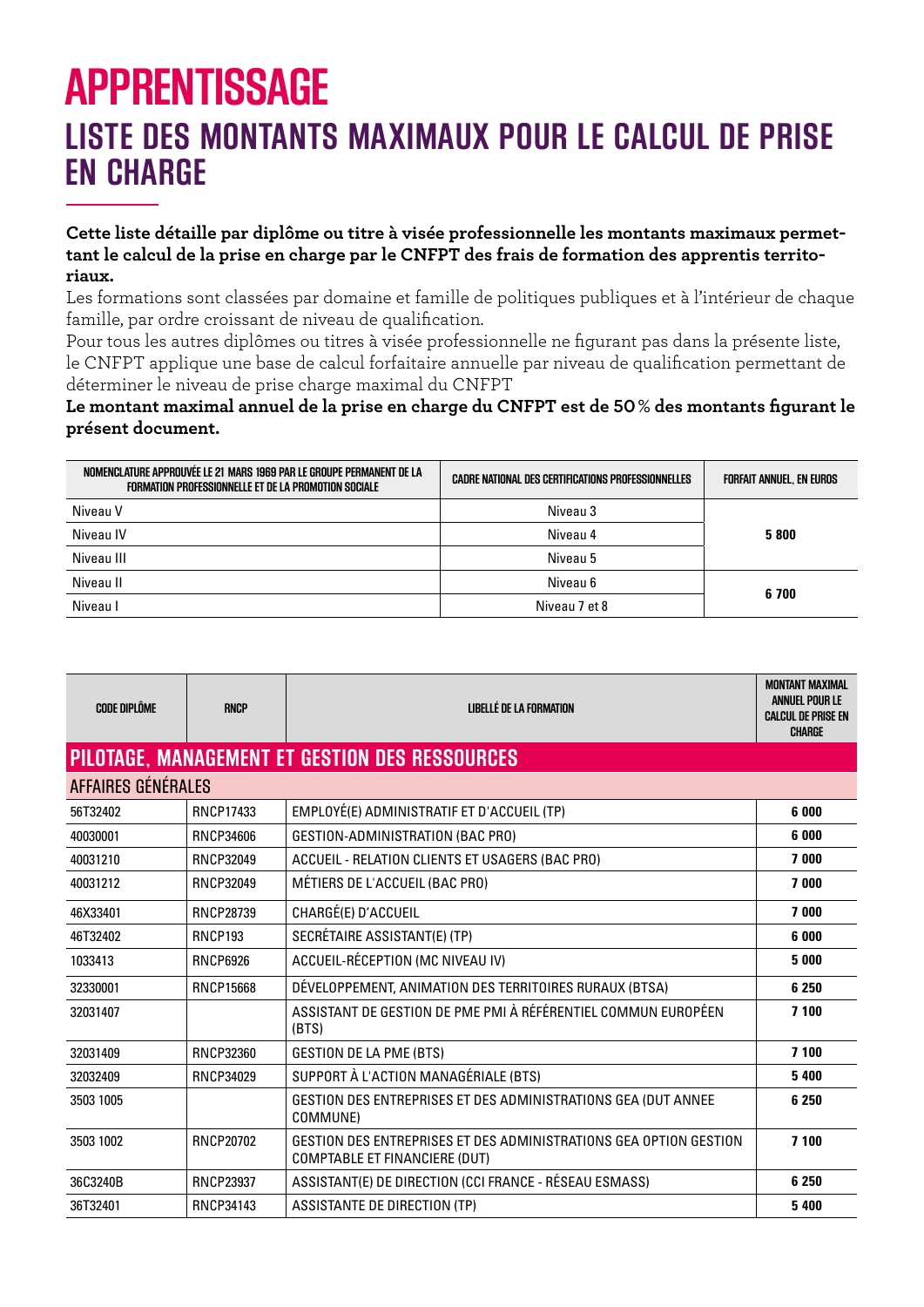| <b>CODE DIPLÔME</b>                    | <b>RNCP</b>                    | LIBELLÉ DE LA FORMATION                                                                                              | <b>MONTANT MAXIMAL</b><br><b>ANNUEL POUR LE</b><br><b>CALCUL DE PRISE EN</b><br>CHARGE |
|----------------------------------------|--------------------------------|----------------------------------------------------------------------------------------------------------------------|----------------------------------------------------------------------------------------|
| 36X32402                               | RNCP26733                      | ATTACHÉ (E) DE DIRECTION                                                                                             | 7 100                                                                                  |
| 36X32404                               | RNCP34211                      | <b>ASSISTANT DE DIRECTION</b>                                                                                        | 7 100                                                                                  |
| 16531013                               | <b>RNCP34024</b>               | DIPLÔME GRADE MASTER DE SCIENCES PO RENNES : MANAGEMENT<br>STRATEGIQUE ET ORGANISATIONNEL                            | 6200                                                                                   |
| 16X34002                               | <b>RNCP3984</b>                | COLLECTIVITÉS TERRITORIALES : GESTION TERRITORIAL POLYVALENT                                                         | 6 2 5 0                                                                                |
| <b>COMMUNICATION</b>                   |                                |                                                                                                                      |                                                                                        |
| 50032227                               | <b>RNCP28312</b>               | SIGNALÉTIQUE ET DÉCORS GRAPHIQUES (CAP)                                                                              | 6 000                                                                                  |
| 40032303                               | RNCP12113                      | ARTISANAT ET MÉTIERS D'ART OPTION : COMMUNICATION VISUELLE PLURI-<br>MEDIA (BAC PRO)                                 | 7000                                                                                   |
| 40032304                               | RNCP13913                      | PHOTOGRAPHIE (BAC PRO)                                                                                               | 7000                                                                                   |
| 46M32301                               | <b>RNCP34579</b>               | PHOTOGRAPHE (BTM APCMA)                                                                                              | 6 000                                                                                  |
| 36E33201                               | RNCP3640/<br>RNCP34789         | TECHNICIEN DES MÉDIAS INTERACTIFS ET COMMUNIQUANTS (T-MIC)                                                           | 7 100                                                                                  |
| 32032002                               | <b>RNCP7481</b>                | COMMUNICATION (BTS)                                                                                                  | 7 100                                                                                  |
| 32032210                               |                                | ÉTUDES DE RÉALISATION D'UN PROJET DE COMMUNICATION, OPTION A :<br>ÉTUDES DE RÉALISATION DE PRODUITS PLURIMEDIA (BTS) | 7 100                                                                                  |
| 32032329                               | <b>RNCP20696</b>               | MÉTIERS DE L'AUDIOVISUEL OPTION MÉTIERS DE L'IMAGE (BTS)                                                             | 6 2 5 0                                                                                |
| 35032002                               | <b>RNCP20646</b>               | MÉTIERS DU MULTIMEDIA ET DE L'INTERNET (DUT)                                                                         | 6 2 5 0                                                                                |
| 3503 2502                              | <b>RNCP20640</b>               | INFORMATION COMMUNICATION OPTION INFORMATION NUMÉRIQUE DANS<br>LES ORGANISATIONS (DUT)                               | 5400                                                                                   |
| 26X32016                               | RNCP28947/<br><b>RNCP34927</b> | CHARGÉ DE PROJET ÉVÉNEMENTIEL                                                                                        | 7 400                                                                                  |
| 2503 1007                              | RNCP30060                      | E-COMMERCE ET MARKETING NUMÉRIQUE (FICHE NATIONALE)                                                                  | 6500                                                                                   |
| 25032040                               | RNCP30164                      | TECHNIQUES DU SON ET DE L'IMAGE (FICHE NATIONALE)                                                                    | 6500                                                                                   |
| 25032049                               | RNCP30134                      | MÉTIERS DE L'INFORMATION : MÉTIERS DU JOURNALISME ET DE LA PRESSE<br>(FICHE NATIONALE)                               | 6500                                                                                   |
| 25032051                               | RNCP30102                      | MÉTIERS DE LA COMMUNICATION : CHEF DE PROJET COMMUNICATION (FICHE<br>NATIONALE)                                      | 5600                                                                                   |
| 25032055                               | RNCP30056                      | COMMUNICATION ET VALORISATION DE LA CRÉATION ARTISTIQUE (FICHE<br>NATIONALE)                                         | 5600                                                                                   |
| 25032008                               | RNCP30101                      | MÉTIERS DE LA COMMUNICATION : CHARGÉ DE COMMUNICATION (FICHE<br>NATIONALE)                                           | 6500                                                                                   |
| 25032009                               | RNCP30103                      | MÉTIERS DE LA COMMUNICATION : ÉVÉNEMENTIEL (FICHE NATIONALE)                                                         | 6500                                                                                   |
| 26K3 2501                              | <b>RNCP23812</b>               | DOCUMENTALISTE MULTIMEDIAS (INA)                                                                                     | 7400                                                                                   |
| 26X32002                               | <b>RNCP18088</b>               | RESPONSABLE PROJET COMMUNICATION INTERNE/EXTERNE (ISCPA)                                                             | 6500                                                                                   |
| 26X32009                               | <b>RNCP13889</b>               | CHARGÉ DE LA COMMUNICATION (CCI DU CHER - ESTACOM)                                                                   | 6500                                                                                   |
| 26X32208                               | RNCP34319                      | DESIGNER DE COMMUNICATION GRAPHIQUE ET DIGITALE                                                                      | 7 400                                                                                  |
| 16X32004                               | <b>RNCP25521</b>               | DIRECTEUR DE PROJET COMMUNICATION                                                                                    | 7600                                                                                   |
| DROIT PUBLIC-EUROPÉEN ET INTERNATIONAL |                                |                                                                                                                      |                                                                                        |
| 46E34301                               | <b>RNCP2898/</b><br>RNCP35079  | ASSISTANT JURIDIQUE                                                                                                  | 6 2 5 0                                                                                |
| 46X31103                               | <b>RNCP29859</b>               | ACTIVITÉS JURIDIQUES : MÉTIERS DU DROIT DES TRANSPORTS (FICHE<br>NATIONALE)                                          | 7 400                                                                                  |
| 35034501                               | <b>RNCP2541</b>                | CARRIÈRES JURIDIQUES (DUT)                                                                                           | 6 2 5 0                                                                                |
| 36X32403                               | RNCP21709                      | ASSISTANT JURIDIQUE                                                                                                  | 7 100                                                                                  |
| 25012804                               | RNCP30218                      | ACTIVITÉS JURIDIQUES : MARCHÉS PUBLICS - MÉTIERS DE L'ACHAT PUBLIC<br>(FICHE NATIONALE)                              | 7400                                                                                   |
| 25012806                               | RNCP30035                      | ACTIVITÉS JURIDIQUES : ASSISTANT JURIDIQUE (FICHE NATIONALE)                                                         | 7400                                                                                   |
| 25012809                               | RNCP30040                      | ACTIVITÉS JURIDIQUES : MÉTIERS DU DROIT SOCIAL (FICHE NATIONALE)                                                     | 7 400                                                                                  |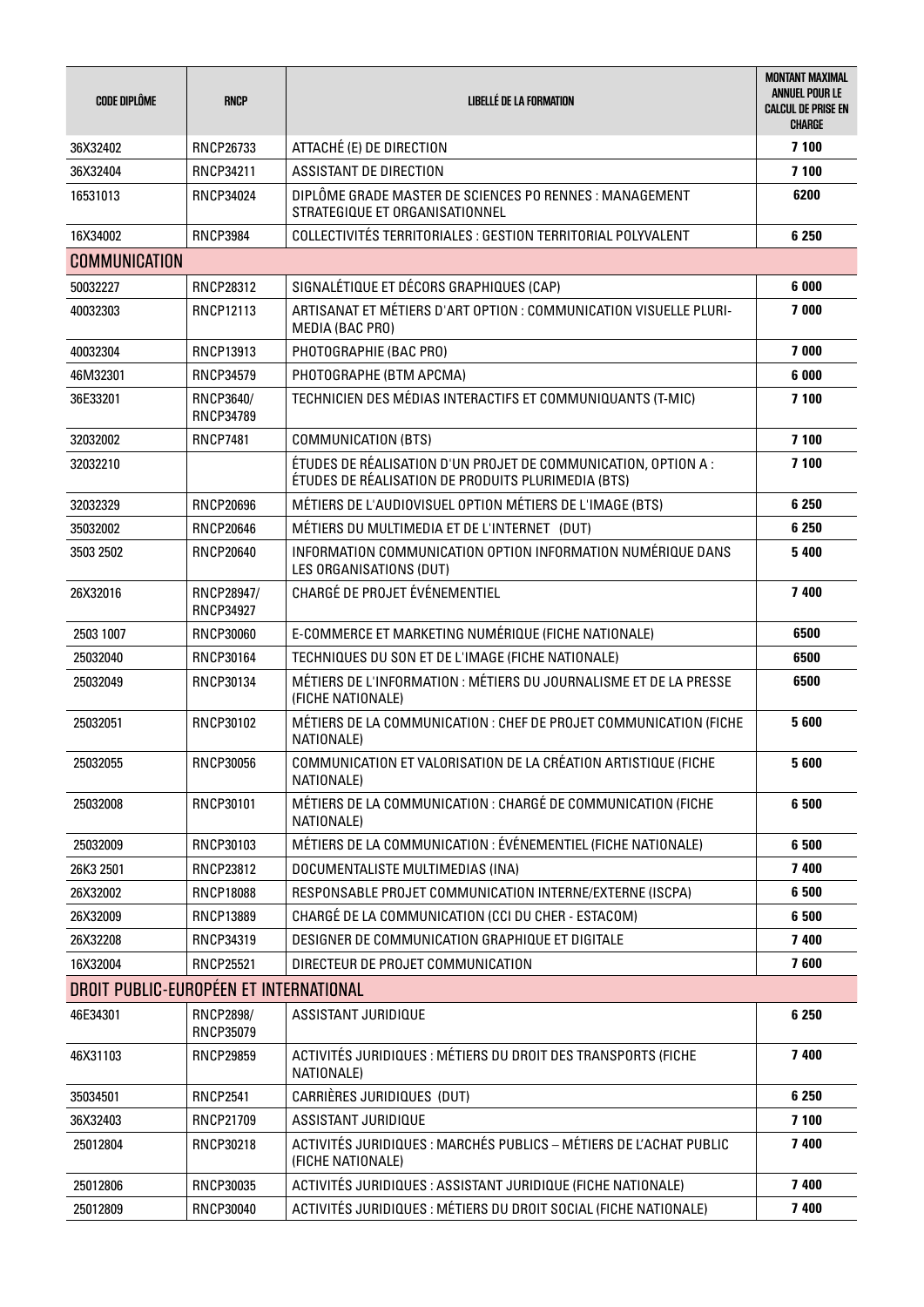| <b>CODE DIPLÔME</b>                  | <b>RNCP</b>      | <b>LIBELLÉ DE LA FORMATION</b>                                                                                                      | <b>MONTANT MAXIMAL</b><br>ANNUEL POUR LE<br><b>CALCUL DE PRISE EN</b><br>CHARGE |
|--------------------------------------|------------------|-------------------------------------------------------------------------------------------------------------------------------------|---------------------------------------------------------------------------------|
| <b>FINANCES, CONTRÔLE DE GESTION</b> |                  |                                                                                                                                     |                                                                                 |
| 46T32403                             | <b>RNCP1212</b>  | SECRETAIRE COMPTABLE (TP)                                                                                                           | 7000                                                                            |
| 32031408                             | RNCP31059        | <b>COMPTABILITE ET GESTION</b>                                                                                                      | 7 100                                                                           |
| 3503 1002                            | <b>RNCP20702</b> | GESTION DES ENTREPRISES ET DES ADMINISTRATIONS GEA OPTION GESTION<br><b>COMPTABLE ET FINANCIERE (DUT)</b>                           | 7 100                                                                           |
| 20512004                             | <b>RNCP24425</b> | LICENCE GESTION (FICHE NATIONALE)                                                                                                   | 7400                                                                            |
| 20512201                             | <b>RNCP24426</b> | LICENCE ECONOMIE ET GESTION (FICHE NATIONALE)                                                                                       | 7400                                                                            |
| 25031013                             | <b>RNCP29764</b> | MÉTIERS DE LA GESTION ET DE LA COMPTABILITÉ : CONTRÔLE DE GESTION<br>(FICHE NATIONALE)                                              | 6500                                                                            |
| 25031135                             | <b>RNCP30065</b> | GESTION DES ACHATS ET DES APPROVISIONNEMENTS (FICHE NATIONALE)                                                                      | 7400                                                                            |
| 26C31204                             | <b>RNCP29431</b> | RESPONSABLE ACHATS ET APPROVISIONNEMENTS (CCI DORDOGNE,<br>ROCHEFORT STAINTONGE, PORTES DE NORMANDIE - ECOLE DE SAVIGNAC<br>-ISAAP) | 6500                                                                            |
| 26C31401                             | RNCP34310        | CONTROLEUR DE GESTION (ITESCIA)                                                                                                     | 6500                                                                            |
| 26X3 1008                            | <b>RNCP31524</b> | RESPONSABLE ADMINISTRATIF ET FINANCIER                                                                                              | 7400                                                                            |
| 26X31202                             | <b>RNCP2116</b>  | RESPONSABLE DES ACHATS (CDAF FORMATION)                                                                                             | 6500                                                                            |
| 26X31239                             | RNCP34249        | <b>ACHETEUR</b>                                                                                                                     | 7400                                                                            |
| 16X31404                             | <b>RNCP19545</b> | AUDITEUR(TRICE) ET CONTRÔLEUR(EUSE) DE GESTION                                                                                      | 6900                                                                            |
| MANAGEMENT DECISIONNEL, INNOVATION   |                  |                                                                                                                                     |                                                                                 |
|                                      | <b>RNCP3641</b>  | MÉTIERS DE LA CULTURE OPTION ADMINISTRATION DE LA CULTURE                                                                           | 6 2 5 0                                                                         |
| 46X32303                             | <b>RNCP35417</b> | MANAGER EN INGENIERIE DES POLITIQUES PUBLIQUES                                                                                      | 7600                                                                            |
| 35011402                             | RNCP20650        | STATISTIQUE ET INFORMATIQUE DECISIONNELLE (DUT)                                                                                     | 6 2 5 0                                                                         |
| 3503 1001                            | RNCP20648        | GESTION DES ENTREPRISES ET DES ADMINISTRATIONS GEA OPTION GESTION<br>ET MANAGEMENT DES ORGANISATIONS (DUT)                          | 7 100                                                                           |
| 3503 1004                            | RNCP20699        | GESTION ADMINISTRATIVE ET COMMERCIALE DES ORGANISATIONS (DUT)                                                                       | 7 100                                                                           |
| 2502000R                             | RNCP30111        | MÉTIERS DE LA QUALITÉ (FICHE NATIONALE)                                                                                             | 7400                                                                            |
| 25031010                             | RNCP30086        | MANAGEMENT ET GESTION DES ORGANISATIONS (FICHE NATIONALE)                                                                           | 7400                                                                            |
| 25031014                             | RNCP30122        | MÉTIERS DE L'ENTREPRENEURIAT (FICHE NATIONALE)                                                                                      | 7 400                                                                           |
| 25012815                             | RNCP30137        | MÉTIERS DES ADMINISTRATIONS ET COLLECTIVITÉS TERRITORIALES (FICHE<br>NATIONALE)                                                     | 5600                                                                            |
| 25011401                             | <b>RNCP29969</b> | MÉTIERS DU DÉCISIONNEL ET DE LA STATISTIQUE (FICHE NATIONALE)                                                                       | 7400                                                                            |
| 25031098                             | RNCP30058        | COOPÉRATION ET DÉVELOPPEMENT INTERNATIONAL (FICHE NATIONALE)                                                                        | 7 400                                                                           |
| 2503 2503                            | RNCP30133        | MÉTIERS DE L'INFORMATION : ARCHIVES, MÉDIATION ET PATRIMOINE (FICHE<br>NATIONALE)                                                   | 5600                                                                            |
| 25034008                             | RNCP30059        | DÉVELOPPEMENT DE PROJETS DE TERRITOIRES (FICHE NATIONALE)                                                                           | 7400                                                                            |
| 26A34101                             | <b>RNCP29831</b> | RESPONSABLE DE PROJET ET DÉVELOPPEMENT DES TERRITOIRES                                                                              | 7400                                                                            |
| <b>RESSOURCES HUMAINES</b>           |                  |                                                                                                                                     |                                                                                 |
| 35031501                             | <b>RNCP20652</b> | GESTION DES ENTREPRISES ET DES ADMINISTRATIONS GEA OPTION GESTION<br>DES RESSOURCES HUMAINES (DUT)                                  | 7 100                                                                           |
| 36T31501                             | <b>RNCP4113</b>  | GESTIONNAIRE DE PAIE (TP)                                                                                                           | 6 2 5 0                                                                         |
| 36X31501                             | RNCP35103        | ASSISTANT(E) RESSOURCES HUMAINES (CESI)                                                                                             | 6 2 5 0                                                                         |
| 36X31503                             | <b>RNCP27095</b> | ASSISTANT(E) EN RESSOURCES HUMAINES (CCI FRANCE - RÉSEAU ESMASS)                                                                    | 5 4 0 0                                                                         |
| 24631501                             | <b>RNCP4649</b>  | RESPONSABLE RESSOURCES HUMAINES (CNAM)                                                                                              | 5600                                                                            |
| 25031504                             | <b>RNCP29806</b> | MÉTIERS DE LA GRH : ASSISTANT (FICHE NATIONALE)                                                                                     | 6500                                                                            |
| 25031516                             | <b>RNCP29805</b> | MÉTIERS DE LA GRH : FORMATION, COMPÉTENCES ET EMPLOI (FICHE<br>NATIONALE)                                                           | 6500                                                                            |
| 26X31501                             | <b>RNCP2326</b>  | CHARGE(E) DES RESSOURCES HUMAINES (SUP DES RH)                                                                                      | 6500                                                                            |
| 26X31503                             | <b>RNCP16889</b> | RESPONSABLE RESSOURCES HUMAINES (CESI)                                                                                              | 5600                                                                            |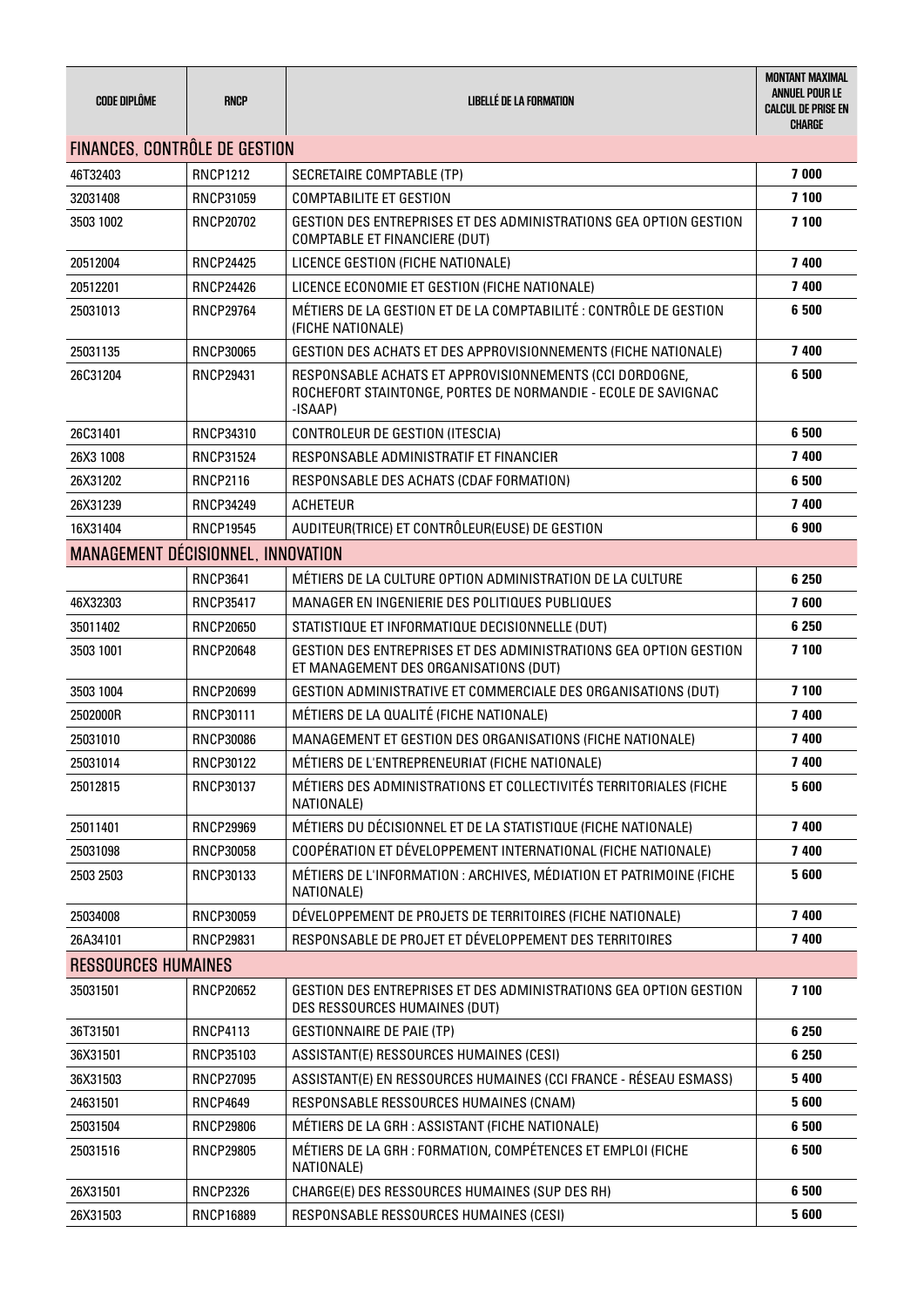| <b>CODE DIPLÔME</b>           | <b>RNCP</b>                    | <b>LIBELLÉ DE LA FORMATION</b>                                                                          | <b>MONTANT MAXIMAL</b><br><b>ANNUEL POUR LE</b><br><b>CALCUL DE PRISE EN</b><br><b>CHARGE</b> |
|-------------------------------|--------------------------------|---------------------------------------------------------------------------------------------------------|-----------------------------------------------------------------------------------------------|
| 26X31505                      | RNCP34616                      | CHARGÉ(E) DE LA GESTION DES RESSOURCES HUMAINES (ISGP-FACLIP)                                           | 7 400                                                                                         |
| 26X31509                      | <b>RNCP21740</b>               | RESPONSABLE EN RESSOURCES HUMAINES (GESCEP, ESM-A)                                                      | 5600                                                                                          |
| 26X31515                      | <b>RNCP34560</b>               | RESPONSABLE EN GESTION DES RELATIONS SOCIALES (SOFTEC)                                                  | 7400                                                                                          |
| 26X31528                      | <b>RNCP29550</b>               | RESPONSABLE EN GESTION ADMINISTRATIVE ET RESSOURCES HUMAINES                                            | 7400                                                                                          |
| 16X31026                      | <b>RNCP14521</b>               | MANAGER EN STRATÉGIE ET DÉVELOPPEMENT DES ORGANISATIONS                                                 | 7600                                                                                          |
| 16531013                      |                                | DIPLÔME GRADE MASTER DE SCIENCES PO RENNES : MANAGEMENT<br>STRATEGIQUE ET ORGANISATIONNEL               | 6200                                                                                          |
| 16X31503                      | <b>RNCP32009</b>               | MANAGER DE POLITIQUES ET STRATEGIES DE RESSOURCES HUMAINES (ICP)                                        | 7600                                                                                          |
| 16X31504                      | <b>RNCP25518</b>               | MANAGER DES RESSOURCES HUMAINES (CRESPA-IPAC)                                                           | 6900                                                                                          |
| SYSTÈMES D'INFORMATION ET TIC |                                |                                                                                                         |                                                                                               |
|                               | RNCP24787/<br><b>RNCP34802</b> | AGENT(E) D'INSTALLATION ET DE MAINTENANCE DES MATÉRIELS MICRO-<br><b>INFORMATIQUES</b>                  | 6 000                                                                                         |
|                               | <b>RNCP34066</b>               | DÉVELOPPEUR WEB                                                                                         | 7400                                                                                          |
|                               | <b>RNCP23697</b>               | EXPERT EN INGÉNIERIE NUMÉRIQUE (MS)                                                                     | 7600                                                                                          |
|                               | <b>RNCP2943</b>                | SCIENCES POUR L'INGÉNIERIE SPÉCIALITÉ INFORMATIQUE                                                      | 7 100                                                                                         |
|                               | <b>RNCP3648</b>                | INSTALLATION ET MAINTENANCE DES RÉSEAUX INFORMATIQUES                                                   | 7 100                                                                                         |
|                               | <b>RNCP3986</b>                | TECHNICIEN DES SYSTÈMES D'INFORMATION ET DE COMMUNICATION                                               | 7 100                                                                                         |
|                               | <b>RNCP2936</b>                | SCIENCES ET TECHNIQUES DE L'INFORMATION ET DE LA DOCUMENTATION<br>(STID)                                | 6 2 5 0                                                                                       |
| 56T32601                      | <b>RNCP34147</b>               | INSTALLATEUR DÉPANNEUR EN INFORMATIQUE (TP)                                                             | 6 0 0 0                                                                                       |
| 40025515                      | RNCP26335                      | SYSTÈMES NUMÉRIQUES OPTION C : RÉSEAUX INFORMATIQUES ET SYTÈMES<br>COMMUNICANTS (BAC PRO)               | 7000                                                                                          |
| 32020112                      | <b>RNCP20688</b>               | SYSTÈMES NUMÉRIQUES OPTION A : INFORMATIQUE ET RESEAUX (BTS)                                            | 7 100                                                                                         |
| 32032329                      | <b>RNCP20696</b>               | MÉTIERS DE L'AUDIOVISUEL OPTION MÉTIERS DE L'IMAGE (BTS)                                                | 6 2 5 0                                                                                       |
| 32032610                      | <b>RNCP17108</b>               | SERVICES INFORMATIQUES AUX ORGANISATIONS (BTS)                                                          | 7 100                                                                                         |
| 35032605                      | <b>RNCP20654</b>               | INFORMATIQUE (DUT)                                                                                      | 7 100                                                                                         |
| 36C32603                      | <b>RNCP34999</b>               | DÉVELOPPEUR INTÉGRATEUR DE SOLUTIONS INTRANET EXTRANET (CCI<br>COLMAR)                                  | 5 4 0 0                                                                                       |
| 36T32603                      | RNCP31115                      | TECHNICIEN SUPÉRIEUR SYSTÈMES ET RÉSEAUX (TP)                                                           | 6 2 5 0                                                                                       |
| 36X32001                      | <b>RNCP13595</b>               | DÉVELOPPEUR WEB (CESI)                                                                                  | 5 4 0 0                                                                                       |
| 36X32602                      | RNCP14392                      | TECHNICIEN(E) SYSTÈMES ET RÉSEAUX (CESI)                                                                | 6 2 5 0                                                                                       |
| 36X32610                      | RNCP30359                      | CHARGÉ D'ÉTUDES ET DE PROJETS EN RÉSEAUX DE TÉLÉCOMMUNICATION                                           | 7 100                                                                                         |
| 26X32047                      | <b>RNCP34203</b>               | <b>CONCEPTEUR ET CHEF DE PROJET WEB</b>                                                                 | 7400                                                                                          |
| 26X32623                      | <b>RNCP32043</b>               | CONCEPTEUR DÉVELOPPEUR DE SOLUTIONS DIGITALES                                                           | 7400                                                                                          |
| 26X32624                      | RNCP32039                      | DÉVELOPPEUR DE SOLUTIONS DIGITALES                                                                      | 7400                                                                                          |
| 2503260F                      | <b>RNCP29964</b>               | MÉTIERS DE L'INFORMATIQUE : ADMINISTRATION ET SÉCURITÉ DES SYSTÈMES<br>ET DES RÉSEAUX (FICHE NATIONALE) | 7400                                                                                          |
| 26T32603                      | RNCP31113                      | ADMINISTRATEUR D'INFRASTRUCTURES SÉCURISÉES                                                             | 7400                                                                                          |
| 20532604                      | <b>RNCP24514</b>               | INFORMATIQUE (FICHE NATIONALE)                                                                          | 7400                                                                                          |
| 24632601                      | <b>RNCP15253</b>               | CONCEPTEUR EN ARCHITECTURE INFORMATIQUE (CNAM)                                                          | 6 500                                                                                         |
| 25032002                      | <b>RNCP29971</b>               | MÉTIERS DU NUMÉRIQUE : CONCEPTION, RÉDACTION ET RÉALISATION WEB<br>(FICHE NATIONALE)                    | 7400                                                                                          |
| 25032017                      | <b>RNCP29965</b>               | MÉTIERS DE L'INFORMATIQUE : APPLICATIONS WEB (FICHE NATIONALE)                                          | 7400                                                                                          |
| 25032020                      | <b>RNCP29966</b>               | MÉTIERS DE L'INFORMATIQUE : CONCEPTION, DÉVELOPPEMENT ET TESTS DE<br>LOGICIELS (FICHE NATIONALE)        | 7400                                                                                          |
| 25032033                      | <b>RNCP29967</b>               | MÉTIERS DE L'INFORMATIQUE : CONDUITE DE PROJETS (FICHE NATIONALE)                                       | 7 400                                                                                         |
| 25020054                      | <b>RNCP29989</b>               | LOGISTIQUE ET SYSTÈMES D'INFORMATION (FICHE NATIONALE)                                                  | 7 4 0 0                                                                                       |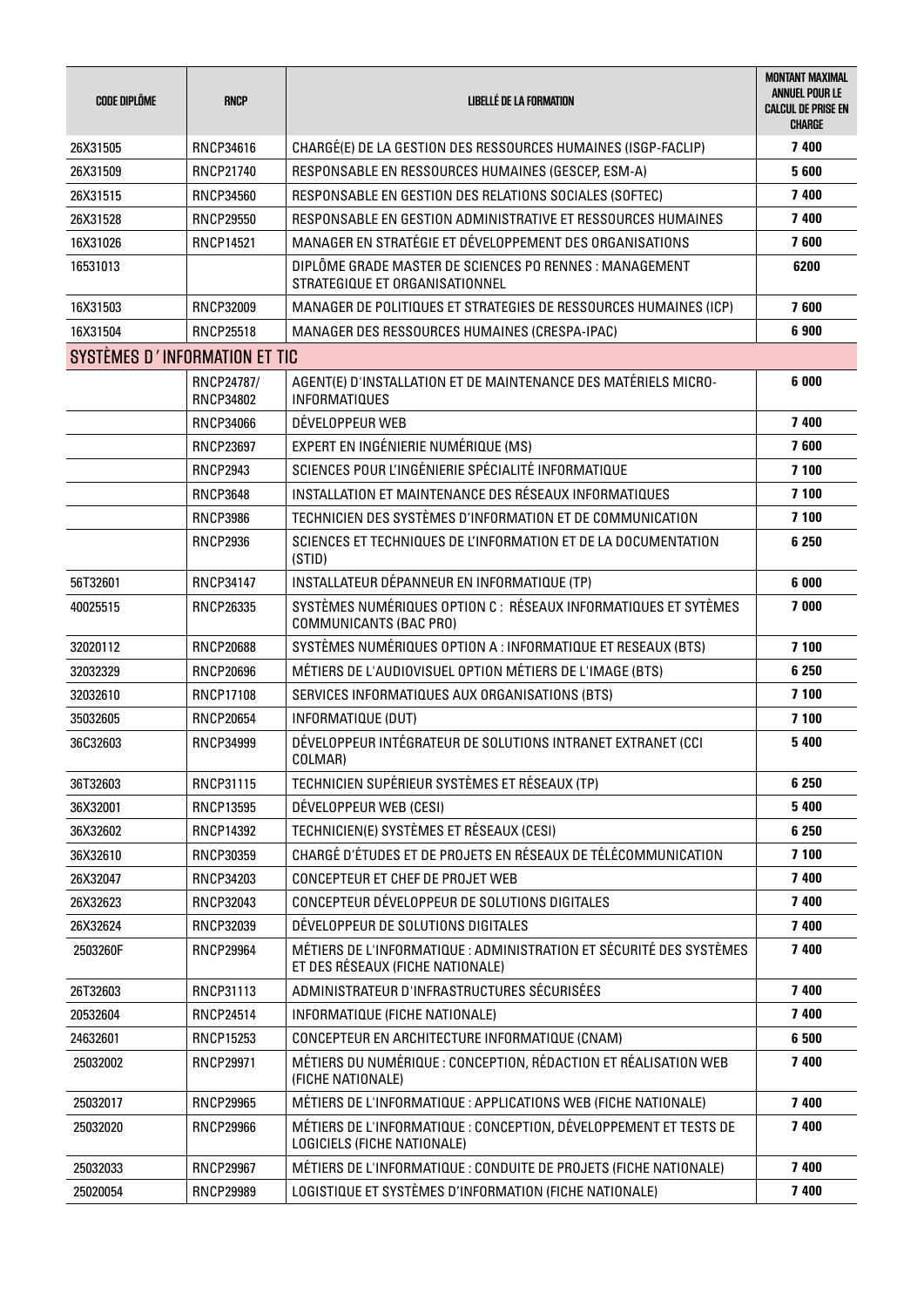| <b>CODE DIPLÔME</b>   | <b>RNCP</b>      | LIBELLE DE LA FORMATION                                                                                                                          | <b>MONTANT MAXIMAL</b><br>ANNUEL POUR LE<br><b>CALCUL DE PRISE EN</b><br><b>CHARGE</b> |
|-----------------------|------------------|--------------------------------------------------------------------------------------------------------------------------------------------------|----------------------------------------------------------------------------------------|
| 25032603              | <b>RNCP29973</b> | MÉTIERS DE L'INFORMATIQUE : SYSTÈMES D'INFORMATION ET GESTION DES<br>BASES DE DONNÉES (FICHE NATIONALE)                                          | 7 400                                                                                  |
| 25032605              | <b>RNCP29968</b> | MÉTIERS DES RÉSEAUX INFORMATIQUES ET TÉLÉCOMMUNICATIONS (FICHE<br>NATIONALE)                                                                     | 7 400                                                                                  |
| 26E32601              | RNCP15793        | ADMINISTRATEUR DE SYSTÈMES D'INFORMATION (CFA ASPECT UFA LYCEE<br>PASTEUR MT ROLAND)                                                             | 5600                                                                                   |
| 26N32601              | <b>RNCP12112</b> | ADMINISTRATEUR(TRICE) SYSTÈMES RÉSEAUX ET BASES DE DONNEES (ADIP<br>$-$ IPI)                                                                     | 6500                                                                                   |
| 26X32608              | <b>RNCP13387</b> | RESPONSABLE DE PROJETS INFORMATIQUES (FONDATION LA MACHE<br>PARTNER FORMATION)                                                                   | 5600                                                                                   |
| 16X32648              | <b>RNCP32025</b> | MANAGER DE LA SÉCURITÉ DES DONNÉES NUMÉRIQUES                                                                                                    | 7600                                                                                   |
| 17032603              | RNCP10193        | INGÉNIEUR DIPLÔME DE L'UNIVERSITÉ DE TECHNOLOGIE DE COMPIÈGNE,<br>SPECIALITÉ INFORMATIQUE                                                        | 7600                                                                                   |
| 1703260D              | <b>RNCP26676</b> | INGÉNIEUR DIPLÔME DE L'ÉCOLE SUPÉRIEURES D'INGENIEURS DE PARIS-<br>EST DE L'UNIVERSITÉ DE MARNE-LA-VALLEE, SPÉCIALITÉ INFORMATIQUE ET<br>RÉSEAUX | 6 200                                                                                  |
| 17032613              | <b>RNCP17879</b> | INGÉNIEUR DIPLÔME DE L'INSTITUT NATIONAL DES SCIENCES APPLIQUÉES DE<br>LYON, SPÉCIALITÉ INFORMATIQUE                                             | 6900                                                                                   |
| 17032614              | <b>RNCP18243</b> | INGENIEUR DIPLÔME DU CONSERVATOIRE NATIONAL DES ARTS ET MÉTIERS<br>SPÉCIALITÉ INFORMATIQUE                                                       | 7600                                                                                   |
| 16N32605              | <b>RNCP29458</b> | ARCHITECTE TECHNIQUE EN INFORMATIQUE ET RÉSEAUX (ENSA-2I-INSTA)                                                                                  | 6900                                                                                   |
| 16N32606              | <b>RNCP11554</b> | MANAGER EN SYSTÈMES D'INFORMATION (CESI)                                                                                                         | 7600                                                                                   |
| 16X32606              | <b>RNCP26841</b> | EXPERT(E) EN ÉTUDES ET DÉVELOPPEMENT DU SYSTÈME D'INFORMATION<br>(HITEMA)                                                                        | 7600                                                                                   |
| 16X32608              | <b>RNCP34471</b> | EXPERT EN SYSTÈMES D'INFORMATION (PARTNER FORMATION - ISITECH)                                                                                   | 7600                                                                                   |
| 16X32609              | RNCP31206        | CHEF DE PROJET SYSTÈME D'INFORMATION (G4H INSTITUT G4)                                                                                           | 6900                                                                                   |
| 16X32610              | <b>RNCP25554</b> | CHEF(FE) DE PROJETS INFORMATIQUES (ADIP - IPI)                                                                                                   | 7600                                                                                   |
| 16X32611              | <b>RNCP17285</b> | EXPERT EN SYSTÈME INFORMATIQUE (INGETIS)                                                                                                         | 7600                                                                                   |
| 16X32614/<br>16X32604 | RNCP35078        | EXPERT(E) INFORMATIQUE ET SYSTÈMES D'INFORMATION (YNOV - INGESUP)                                                                                | 7600                                                                                   |

### **POLITIQUES PUBLIQUES D'AMÉNAGEMENT ET DE DÉVELOPPEMENT TERRITORIAL** POLITIQUES DE L'ENVIRONNEMENT

|          | <b>RNCP23701</b> | MANAGER SÉCURITÉ ET ENVIRONNEMENT                                                     | 7600    |
|----------|------------------|---------------------------------------------------------------------------------------|---------|
|          | <b>RNCP26935</b> | EXPERT(E) EN ANALYSE ET CONDUITE DE L'ACTION STRATÉGIQUE POUR<br>L'ENVIRONNEMENT (MS) | 7600    |
|          | <b>RNCP2901</b>  | BIOLOGIE-SANTÉ-ENVIRONNEMENT (BSE)                                                    | 6 2 5 0 |
| 40321302 | RNCP13873        | GESTION DES MILIEUX NATURELS ET DE LA FAUNE (BAC PRO AG)                              | 7000    |
| 32034304 | <b>RNCP20692</b> | METIERS DES SERVICES A L'ENVIRONNEMENT (BTS)                                          | 7 100   |
| 32330001 | <b>RNCP15668</b> | DEVELOPPEMENT, ANIMATION DES TERRITOIRES RURAUX (BTSA)                                | 6 2 5 0 |
| 25011201 | RNCP30098        | QUALITÉ, HYGIÈNE, SÉCURITÉ, SANTÉ, ENVIRONNEMENT (FICHE NATIONALE)                    | 7400    |
| 25011102 | RNCP30051        | CHIMIE ANALYTIQUE, CONTRÔLE, QUALITÉ, ENVIRONNEMENT (FICHE<br>NATIONALE)              | 7400    |
| 25021303 | RNCP30140        | MÉTIERS DES RESSOURCES NATURELLES ET DE LA FORÊT (FICHE NATIONALE)                    | 7400    |
| 25034002 | RNCP30115        | MÉTIERS DE L'AMÉNAGEMENT DU TERRITOIRE ET DE L'URBANISME (FICHE<br>NATIONALE)         | 7400    |
| 25034011 | RNCP30087        | MÉTIERS DE LA PROTECTION ET DE LA GESTION DE L'ENVIRONNEMENT (FICHE<br>NATIONALE)     | 7400    |
| 25034305 | RNCP30063        | GÉNIE DES PROCÉDÉS POUR L'ENVIRONNEMENT (FICHE NATIONALE)                             | 7400    |
| 16X34303 | RNCP32012        | MANAGER OPÉRATIONNEL EN QHSE ET DÉVELOPPEMENT DURABLE                                 | 7600    |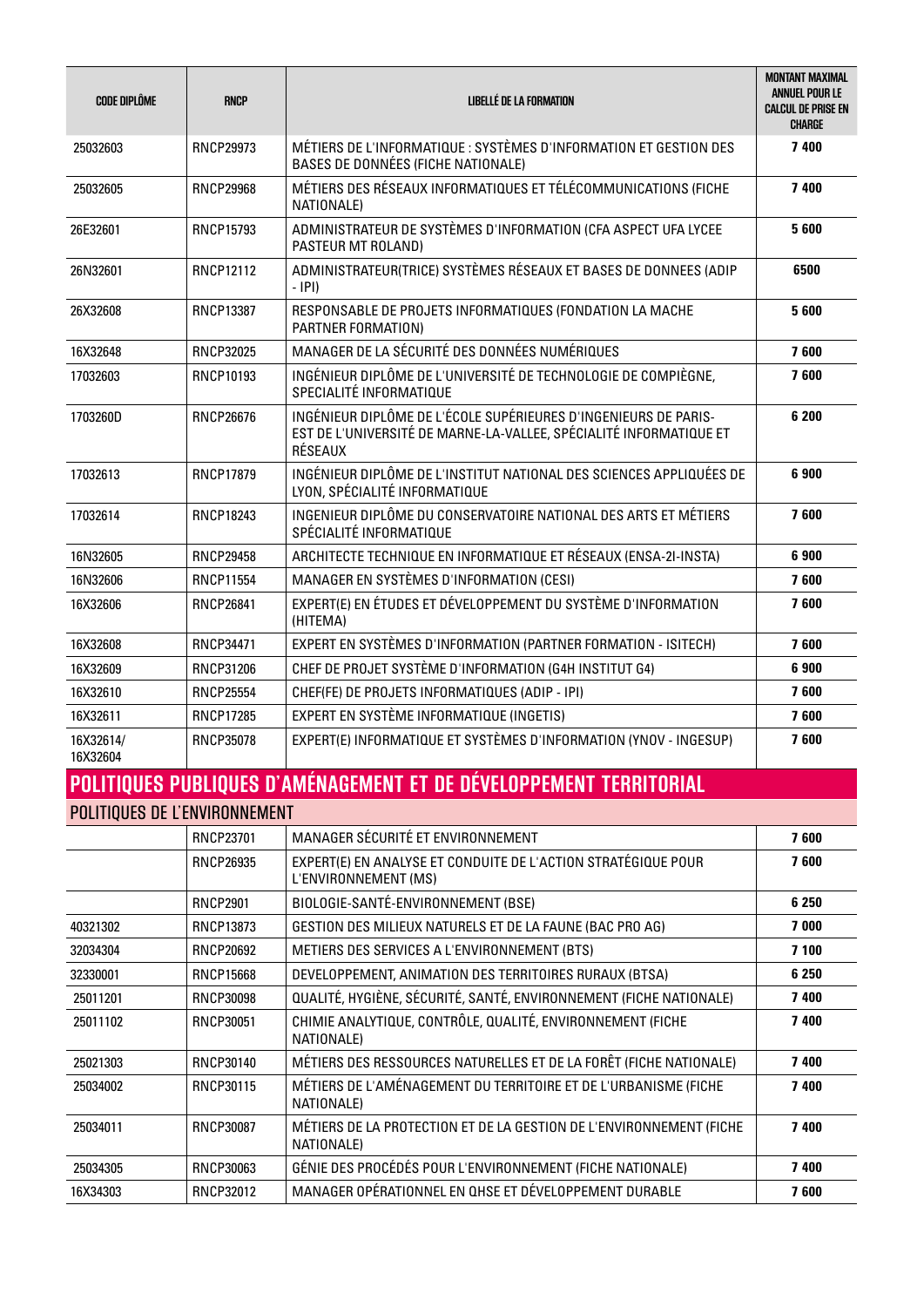| <b>CODE DIPLÔME</b>              | <b>RNCP</b>      | LIBELLÉ DE LA FORMATION                                                                                                                 | <b>MONTANT MAXIMAL</b><br>ANNUEL POUR LE<br><b>CALCUL DE PRISE EN</b><br>CHARGE |
|----------------------------------|------------------|-----------------------------------------------------------------------------------------------------------------------------------------|---------------------------------------------------------------------------------|
| TOURISME, PATRIMOINE, CULTURE    |                  |                                                                                                                                         |                                                                                 |
| 46T33407                         | RNCP31047        | CHARGÉ D'ACCUEIL TOURISTIQUE ET DE LOISIRS                                                                                              | 7000                                                                            |
| 32033420/32033426                | RNCP35331        | TOURISME (BTS)                                                                                                                          | 7 100                                                                           |
| 36T33403                         | RNCP31080        | RESPONSABLE DE COORDINATION TOURISTIQUE TERRITORIALE                                                                                    | 6 2 5 0                                                                         |
| 25022122                         | <b>RNCP29985</b> | ORGANISATION ET GESTION DES ÉTABLISSEMENTS HÔTELIERS ET DE<br>RESTAURATION (FICHE NATIONALE)                                            | 6 500                                                                           |
| 25033406                         | <b>RNCP29983</b> | MÉTIERS DU TOURISME ET DES LOISIRS (FICHE NATIONALE)                                                                                    | 7400                                                                            |
| 25033416                         | RNCP29982        | MÉTIERS DU TOURISME : COMMUNICATION ET VALORISATION DES<br>TERRITOIRES (FICHE NATIONALE)                                                | 6500                                                                            |
| 25033438                         | <b>RNCP29987</b> | TOURISME ET LOISIRS SPORTIFS (FICHE NATIONALE)                                                                                          | 7 400                                                                           |
| 25034202                         | <b>RNCP29986</b> | PROTECTION ET VALORISATION DU PATRIMOINE HISTORIQUE ET CULTUREL<br>(FICHE NATIONALE)                                                    | 5600                                                                            |
| <b>TRANSPORT ET DÉPLACEMENTS</b> |                  |                                                                                                                                         |                                                                                 |
|                                  | RNCP17163        | CONDUCTEUR-E ACCOMPAGNATEUR-E DE PERSONNES À MOBILITÉ RÉDUITE                                                                           | 6 000                                                                           |
| 46X31103                         | RNCP34001        | AGENT D'ACCUEIL DES VOYAGEURS                                                                                                           | 7000                                                                            |
| 35031102                         | <b>RNCP2462</b>  | <b>GESTION LOGISTIQUE ET TRANSPORT (DUT)</b>                                                                                            | 7 100                                                                           |
| <b>INTERVENTIONS TECHNIQUES</b>  |                  |                                                                                                                                         |                                                                                 |
| ATELIERS ET VÉHICULES            |                  |                                                                                                                                         |                                                                                 |
| 1025507                          | <b>RNCP2807</b>  | MAINTENANCE DES SYSTEMES EMBARQUES DE l'AUTOMOBILE (MC NIVEAU V)                                                                        | 6 000                                                                           |
| 50025218                         | <b>RNCP19118</b> | MAINTENANCE DE VEHICULES : OPTION A : VOITURES PARTICULIERES OPTION<br>B: VEHICULES DE TRANSPORT ROUTIER OPTION C: MOTOCYCLES (CAP)     | 5 2 5 0                                                                         |
| 50025433                         | <b>RNCP4933</b>  | PEINTURE EN CARROSSERIE (CAP)                                                                                                           | 6 000                                                                           |
| 50025434                         | <b>RNCP4935</b>  | REPARATION DES CARROSSERIES (CAP)                                                                                                       | 5 2 5 0                                                                         |
| 51025205                         | <b>RNCP27115</b> | MÉCANICIEN(NE) AUTOMOBILE                                                                                                               | 6 000                                                                           |
| 56423001                         | RNCP31131        | CONDUCTEUR D'ENGINS DE TRAVAUX PUBLICS (CFPPA DE LA BAROTTE)                                                                            | 5 2 5 0                                                                         |
| 40025214                         | <b>RNCP19117</b> | MAINTENANCE DES VEHICULES OPTION A : VOITURES PARTICULIERES OPTION<br>B: VEHICULES DE TRANSPORT ROUTIER OPTION C : MOTOCYCLES (Bac pro) | 7 000                                                                           |
| 40025408                         | <b>RNCP5859</b>  | REPARATION DES CARROSSERIES (BAC PRO)                                                                                                   | 7000                                                                            |
| 32025215                         | <b>RNCP35460</b> | MAINTENANCE DES VEHICULES OPTION A VOITURES PARTICULIERES OPTION B<br>VEHICULES DE TRANSPORT ROUTIER OPTION C MOTOCYCLES (BTS)          | 7 100                                                                           |
|                                  |                  | EAU ASSAINISSEMENT. AUTRES DISPOSITIFS INDUSTRIELS                                                                                      |                                                                                 |
| 32020114/32034301                | <b>RNCP35344</b> | <b>METIERS DE L'EAU (BTS)</b>                                                                                                           | 7 100                                                                           |
| 32334302                         | <b>RNCP15672</b> | <b>GESTION ET MAÎTRISE DE L'EAU (BTSA)</b>                                                                                              | 7 100                                                                           |
| 17034302                         | <b>RNCP15717</b> | INGÉNIEUR DIPLÔME DE L'ÉCOLE POLYTECHNIQUE UNIVERSITAIRE SPÉCIALITÉ<br>GÉNIE DE L'EAU                                                   | 7600                                                                            |
| ENTRETIEN ET SERVICES GÉNÉRAUX   |                  |                                                                                                                                         |                                                                                 |
| 1022701                          | <b>RNCP730</b>   | MAINTENANCE EN EQUIPEMENT THERMIQUE INDIVIDUEL (MC NIVEAU V)                                                                            | 6 000                                                                           |
| 50023324                         | RNCP30952        | MONTEUR EN INSTALLATIONS SANITAIRES (CAP)                                                                                               | 6 000                                                                           |
| 50023318/50023325                | <b>RNCP35380</b> | CARRELEUR MOSAÏSTE (CAP)                                                                                                                | 6 000                                                                           |
| 50023441                         | <b>RNCP472</b>   | MENUISIER FABRICANT DE MENUISERIE, MOBILIER ET AGENCEMENT (CAP)                                                                         | 6 000                                                                           |
| 50023442                         | <b>RNCP473</b>   | MENUISIER INSTALLATEUR (CAP)                                                                                                            | 6 000                                                                           |
| 50023445                         | <b>RNCP28297</b> | ÉBÉNISTE (CAP)                                                                                                                          | 6 000                                                                           |
| 50025431                         | <b>RNCP872</b>   | SERRURIER MÉTALLIER (CAP)                                                                                                               | 6 000                                                                           |
| 50025437                         | <b>RNCP27468</b> | RÉALISATIONS INDUSTRIELLES EN CHAUDRONNERIE OU SOUDAGE OPTION À<br>CHAUDRONNERIE (CAP)                                                  | 6 000                                                                           |
| 50031216                         | <b>RNCP34947</b> | EMPLOYÉ DE VENTE SPÉCIALISÉ OPTION B : PRODUITS D'ÉQUIPEMENT<br>COURANT (CAP)                                                           | 4500                                                                            |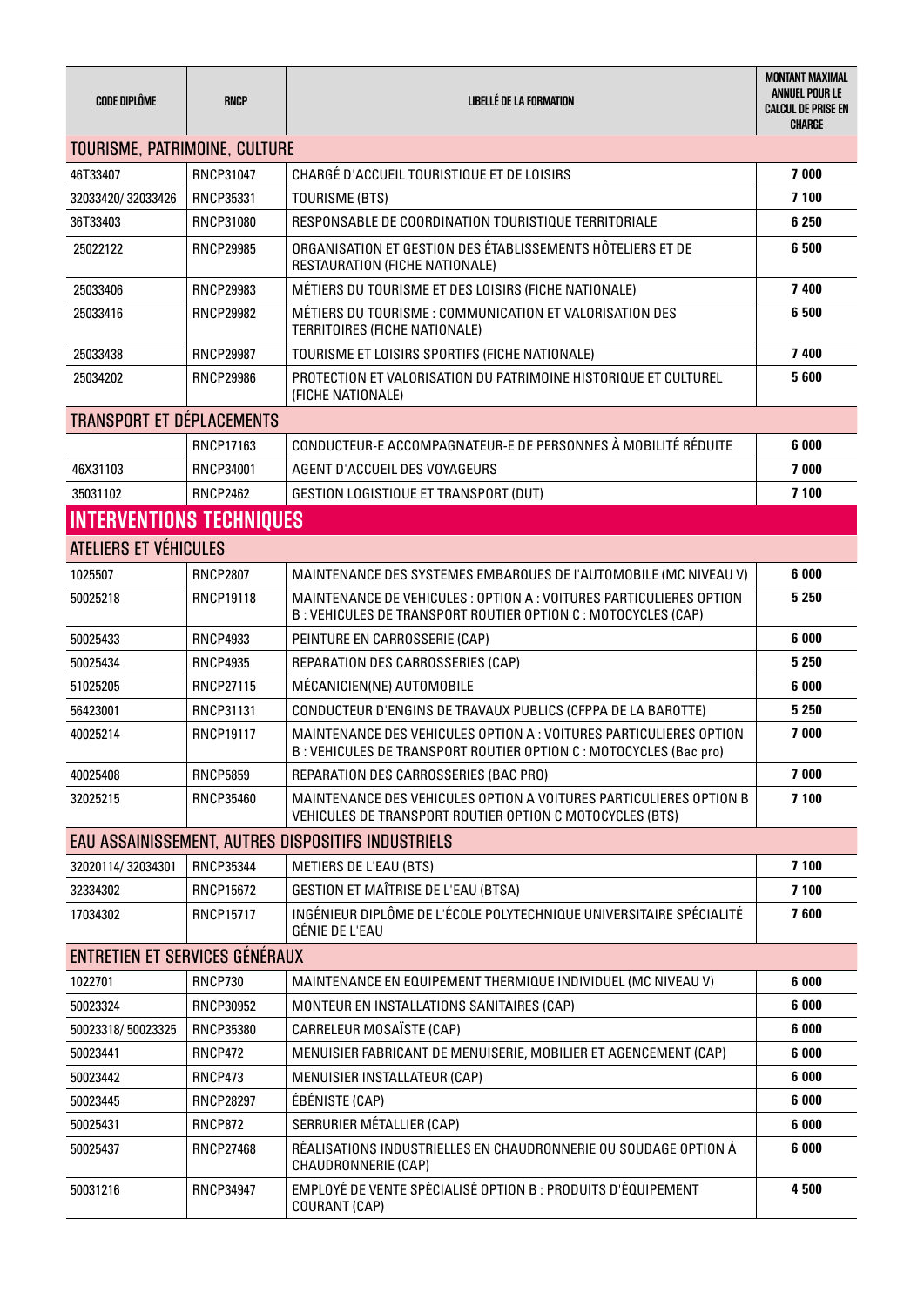| <b>CODE DIPLÔME</b>               | <b>RNCP</b>                   | <b>LIBELLÉ DE LA FORMATION</b>                                                              | <b>MONTANT MAXIMAL</b><br>ANNUEL POUR LE<br><b>CALCUL DE PRISE EN</b><br><b>CHARGE</b> |
|-----------------------------------|-------------------------------|---------------------------------------------------------------------------------------------|----------------------------------------------------------------------------------------|
| 56T23404                          | <b>RNCP390</b>                | POSEUR INSTALLATEUR DE MENUISERIES, FERMETURES ET ÉQUIPEMENTS (TP)                          | 6 000                                                                                  |
| 46X21401                          | RNCP31937                     | CHARGÉ DE MAINTENANCE TECHNIQUE POLYVALENT                                                  | 6 000                                                                                  |
| 40025220                          | <b>RNCP29700</b>              | MAINTENANCE DES MATÉRIELS OPTION B MATÉRIELS DE CONSTRUCTION ET<br>DE MANUTENTION (BAC PRO) | 6 0 0 0                                                                                |
| 45023408                          | <b>RNCP18317</b>              | <b>MENUISIER (BP)</b>                                                                       | 7000                                                                                   |
| 45025411                          | RNCP32231                     | MÉTALLIER (BP)                                                                              | 7000                                                                                   |
| 32022709                          | RNCP1055/<br><b>RNCP20807</b> | FLUIDES-ÉNERGIES-ENVIRONNEMENTS OPTION A : GÉNIE SANITAIRE ET<br><b>THERMIQUE</b>           | 7 100                                                                                  |
| 32022709                          | RNCP1056/<br><b>RNCP20807</b> | FLUIDES-ÉNERGIES-ENVIRONNEMENTS OPTION B : GÉNIE CLIMATIQUE                                 | 7 100                                                                                  |
| 34633001                          | <b>RNCP1156</b>               | <b>ÉQUIPEMENTS SANITAIRES</b>                                                               | 6 000                                                                                  |
| 35523201                          | <b>RNCP2869</b>               | MAINTENANCE HÔTELIÈRE HOSPITALIÈRE ET IMMOBILIÈRE (DEUST ANGERS)                            | 6 2 5 0                                                                                |
| ESPACES VERTS ET PAYSAGE, ELEVAGE |                               |                                                                                             |                                                                                        |
| 50023440                          | <b>RNCP471</b>                | CONSTRUCTEUR BOIS (CAP)                                                                     | 6 000                                                                                  |
| 50025221                          | <b>RNCP29656</b>              | MAINTENANCE DES MATÉRIELS OPTION A MATERIELS AGRICOLES (CAP)                                | 6 000                                                                                  |
| 50025223                          | <b>RNCP29638</b>              | MAINTENANCE DES MATÉRIELS OPTION C MATERIELS D'ESPACES VERTS (CAP)                          | 4500                                                                                   |
| 50031218/50031223                 | RNCP31293                     | <b>FLEURISTE (CAP)</b>                                                                      | 6 000                                                                                  |
| 50321010                          | <b>RNCP25109</b>              | AGRICULTURES DES RÉGIONS CHAUDES (CAPA)                                                     | 6 000                                                                                  |
| 50321130                          | <b>RNCP25306</b>              | METIERS DE L'AGRICULTURE (CAPA)                                                             | 6 000                                                                                  |
| 50321237                          | <b>RNCP25929</b>              | PALEFRENIER SOIGNEUR (CAPA)                                                                 | 6 000                                                                                  |
| 50321314                          | <b>RNCP 25091</b>             | TRAVAUX FORESTIERS (CAPA)                                                                   | 6 000                                                                                  |
| 50321405                          | <b>RNCP24928</b>              | JARDINIER PAYSAGISTE (CAPA)                                                                 | 4500                                                                                   |
| 55321204                          | <b>RNCP15509</b>              | TRAVAUX DE L'ÉLEVAGE CANIN ET FELIN (BPA5)                                                  | 6 000                                                                                  |
| 55321401                          | <b>RNCP15156</b>              | TRAVAUX D'AMÉNAGEMENTS PAYSAGERS SPEC TRAVAUX DE CRÉATION ET<br>D'ENTRETIEN (BPA5)          | 5 2 5 0                                                                                |
| 56321403                          | <b>RNCP2278</b>               | JARDINIER DE GOLF ET ENTRETIEN DE SOLS SPORTIFS (CSA)                                       | 6 000                                                                                  |
| 40025219                          | <b>RNCP29701</b>              | MAINTENANCE DES MATÉRIELS OPTION A MATÉRIELS AGRICOLES (BAC PRO)                            | 6 000                                                                                  |
| 40025221                          | <b>RNCP29642</b>              | MAINTENANCE DES MATÉRIELS OPTION C MATÉRIELS D'ESPACES VERTS (BAC<br>PRO)                   | 6 000                                                                                  |
| 4032 1001                         | RNCP13869                     | AGRO-ÉQUIPEMENT (BAC PRO AG)                                                                | 6 000                                                                                  |
| 40321114                          | RNCP31694                     | CONDUITE DE PRODUCTIONS HORTICOLES (BAC PRO AG)                                             | 7000                                                                                   |
| 40321111                          | RNCP31694                     | PRODUCTIONS HORTICOLES (BAC PRO AG)                                                         | 7000                                                                                   |
| 40321303                          | RNCP13872                     | FORÊT (BAC PRO AG)                                                                          | 6 000                                                                                  |
| 40321404                          |                               | NATURE JARDIN PAYSAGE FORÊT (SEC PRO AG)                                                    | 7 000                                                                                  |
| 40321405                          | RNCP31691                     | AMÉNAGEMENTS PAYSAGERS (BAC PRO AG)                                                         | 5 0 0 0                                                                                |
| 45031206                          | <b>RNCP4551</b>               | FLEURISTE (BP)                                                                              | 5 0 0 0                                                                                |
| 4532 1007                         | <b>RNCP29257</b>              | RESPONSABLE D'ENTREPRISE AGRICOLE (BP)                                                      | 6 000                                                                                  |
| 45321303                          | <b>RNCP14925</b>              | RESPONSABLE DES CHANTIERS FORESTIERS (BP)                                                   | 7 000                                                                                  |
| 45321403                          | RNCP34214                     | AMENAGEMENTS PAYSAGERS (BP)                                                                 | 6 000                                                                                  |
| 46321406                          | RNCP31620                     | DIAGNOSTIC ET TAILLE DES ARBRES (CSA)                                                       | 7 000                                                                                  |
| 46421102                          | <b>RNCP34904</b>              | JARDINIER-BOTANISTE (CFAA - CFPPA DE CHATEAUFARINE)                                         | 5 0 0 0                                                                                |
| 32025213                          | <b>RNCP1019</b>               | TECHNIQUES ET SERVICES EN MATERIELS AGRICOLES (BTS)                                         | 6 2 5 0                                                                                |
| 32321111                          | RNCP15613                     | PRODUCTION HORTICOLE (BTSA)                                                                 | 7 100                                                                                  |
| 32321113                          | RNCP15611                     | AGRONOMIE- PRODUCTIONS VÉGÉTALES (BTSA)                                                     | 7 100                                                                                  |
| 32321205                          | RNCP15612                     | PRODUCTIONS ANIMALES (BTSA)                                                                 | 7 100                                                                                  |
| 32321401                          | <b>RNCP17218</b>              | AMENAGEMENTS PAYSAGERS (BTSA)                                                               | 6 2 5 0                                                                                |
| 32322111                          | <b>RNCP15516</b>              | ANALYSES AGRICOLES BIOLOGIQUES ET BIOTECHNOLOGIQUES (BTSA)                                  | 7 100                                                                                  |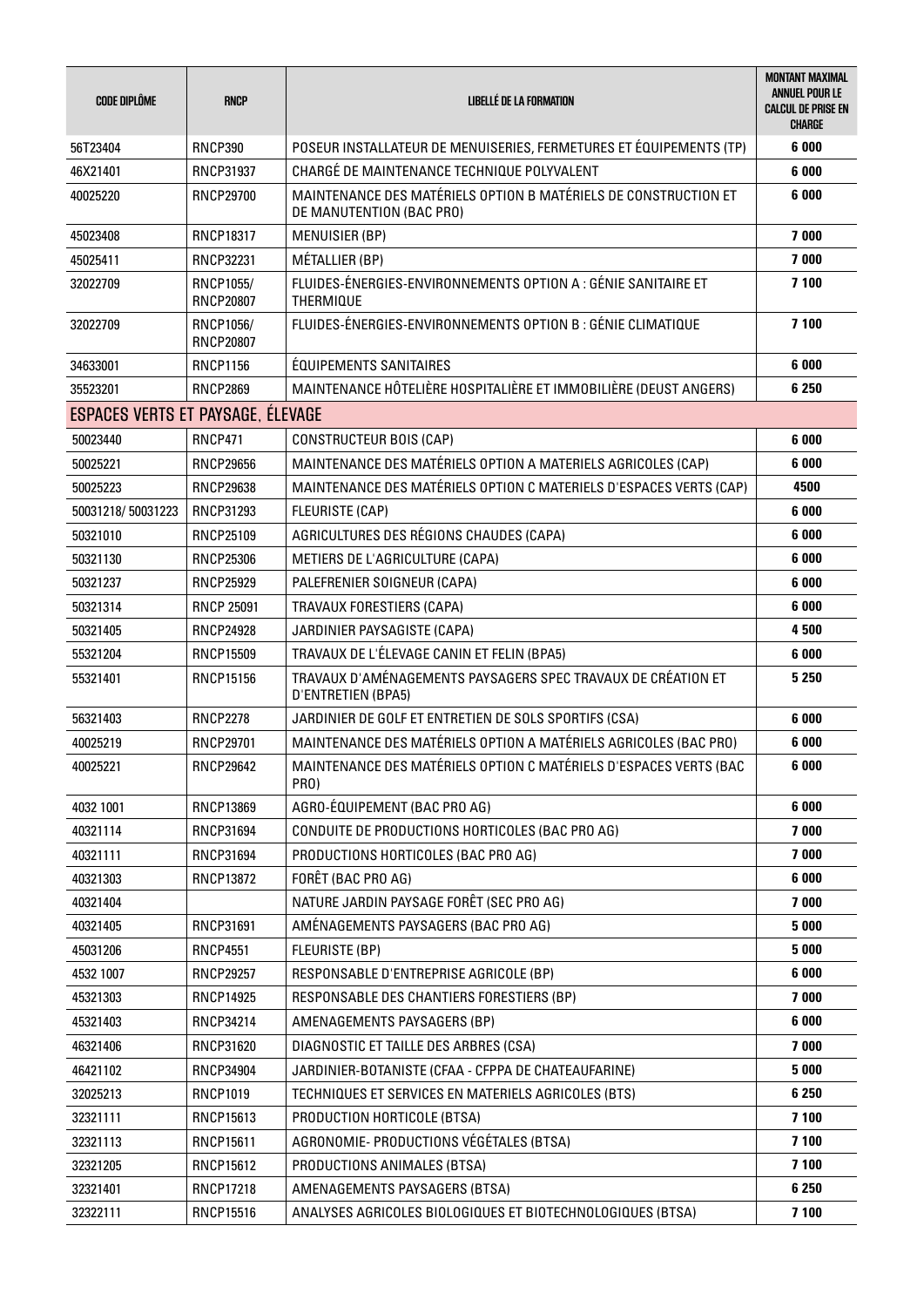| <b>CODE DIPLÔME</b>                        | <b>RNCP</b>                    | <b>LIBELLÉ DE LA FORMATION</b>                                                                            | <b>MONTANT MAXIMAL</b><br>ANNUEL POUR LE<br><b>CALCUL DE PRISE EN</b><br><b>CHARGE</b> |
|--------------------------------------------|--------------------------------|-----------------------------------------------------------------------------------------------------------|----------------------------------------------------------------------------------------|
| 36321106                                   | <b>RNCP2276</b>                | <b>GESTION DES ARBRES D'ORNEMENT (CSA)</b>                                                                | 5 4 0 0                                                                                |
| 25021403                                   | RNCP29733                      | AMENAGEMENT PAYSAGER : CONCEPTION, GESTION, ENTRETIEN (FICHE<br>NATIONALE)                                | 7400                                                                                   |
| 2502 1001                                  | RNCP30043                      | AGRONOMIE (FICHE NATIONALE)                                                                               | 7 400                                                                                  |
| <b>PATRIMOINE BÂTI</b>                     |                                |                                                                                                           |                                                                                        |
| 50023002                                   | <b>RNCP601</b>                 | MAINTENANCE DE BÂTIMENTS DE COLLECTIVITÉS (CAP)                                                           | 5 2 5 0                                                                                |
| 50023217                                   | <b>RNCP888</b>                 | MAÇON (CAP)                                                                                               | 6 000                                                                                  |
| 50023218                                   | <b>RNCP889</b>                 | COUVREUR (CAP)                                                                                            | 6 000                                                                                  |
| 50023319/50023327                          | RNCP35196                      | PEINTRE - APPLICATEUR DE REVÊTEMENT (CAP)                                                                 | 6 000                                                                                  |
| 50025523/<br>50025524                      | RNCP30328                      | ÉLECTRICIEN (CAP)                                                                                         | 6 000                                                                                  |
| 56T25506                                   | RNCP31116                      | ÉLECTRICIEN D'ÉQUIPEMENT DU BÂTIMENT                                                                      | 6 000                                                                                  |
| 40023005                                   | <b>RNCP5640</b>                | TECHNICIEN D'ÉTUDES DU BÂTIMENT OPTION B : ASSISTANT EN<br>ARCHITECTURE (BAC PRO)                         | 6 000                                                                                  |
| 40023102                                   | <b>RNCP4420</b>                | TRAVAUX PUBLICS (BAC PRO)                                                                                 | 7 000                                                                                  |
| 40023404                                   | <b>RNCP2835</b>                | TECHNICIEN CONSTRUCTEUR BOIS (BAC PRO)                                                                    | 6 000                                                                                  |
| 40025510                                   | <b>RNCP25353</b>               | MÉTIERS DE L'ÉLECTRICITÉ ET DE SES ENVIRONNEMENTS CONNECTÉS (BAC<br>PRO)                                  | 7000                                                                                   |
| 45022709                                   | RNCP31904/<br><b>RNCP32241</b> | EXPERT EN EFFICACITÉ ÉNERGÉTIQUE DES BÂTIMENTS                                                            | 7600                                                                                   |
| 45022709                                   | <b>RNCP32241</b>               | MONTEUR EN INSTALLATIONS DU GÉNIE CLIMATIQUE ET SANITAIRE (BP)                                            | 7000                                                                                   |
| 45023212/45023216                          | RNCP31210                      | MAÇON (BP)                                                                                                | 6 000                                                                                  |
| 45023315                                   | <b>RNCP32235</b>               | PEINTRE APPLICATEUR DE REVÊTEMENTS (BP)                                                                   | 6 000                                                                                  |
| 45023407                                   | <b>RNCP4750</b>                | <b>CHARPENTIER DE MARINE (BP)</b>                                                                         | 6 000                                                                                  |
| 45025516                                   | <b>RNCP27774</b>               | ÉLECTRICIEN(NE) (BP)                                                                                      | 7000                                                                                   |
| 46M23301                                   | <b>RNCP6248</b>                | PEINTRE EN BÂTIMENT (BTM APCMA)                                                                           | 5 0 0 0                                                                                |
| 32023010                                   | <b>RNCP1053</b>                | ÉTUDES ET ÉCONOMIE DE LA CONSTRUCTION (BTS)                                                               | 7 100                                                                                  |
| 32023012                                   | <b>RNCP1122</b>                | BÂTIMENT (BTS)                                                                                            | 7 100                                                                                  |
| 32023205                                   | RNCP35461                      | ENVELOPPE DES BÂTIMENTS : CONCEPTION ET RÉALISATION (BTS)                                                 | 7 100                                                                                  |
| 32031309                                   | <b>RNCP14922</b>               | PROFESSIONS IMMOBILIÈRES (BTS)                                                                            | 7 100                                                                                  |
| 35023001                                   | <b>RNCP20701</b>               | GÉNIE CIVIL - CONSTRUCTION DURABLE (DUT)                                                                  | 7 100                                                                                  |
| 35523202                                   | <b>RNCP22990</b>               | BÂTIMENT ET CONSTRUCTION SPE CONDUITE DE TRAVAUX EN ÉCO-<br>CONSTRUCTION (DEUST CNAM)                     | 6 2 5 0                                                                                |
| 36T23002                                   | RNCP35027                      | CONDUCTEUR DE TRAVAUX DU BÂTIMENT ET DU GENIE CIVIL (TP)                                                  | 5 4 0 0                                                                                |
| 36X23001                                   | <b>RNCP13646</b>               | RESPONSABLE DE CHANTIER BÂTIMENT ET TRAVAUX PUBLICS (CESI)                                                | 6 2 5 0                                                                                |
| 3602300A                                   | RNCP16190                      | RESPONSABLE TECHNIQUE EN BÂTIMENT ET DES TRAVAUX PUBLICS (CCI<br>GRENOBLE-ISCO)                           | 5 4 0 0                                                                                |
| 25020137                                   | <b>RNCP29796</b>               | DOMOTIQUE (FICHE NATIONALE)                                                                               | 7 400                                                                                  |
| 25022709                                   | RNCP30121                      | MÉTIERS DE L'ÉNERGÉTIQUE, DE L'ENVIRONNEMENT ET DU GÉNIE CLIMATIQUE<br>(FICHE NATIONALE)                  | 7400                                                                                   |
| 25022716                                   | <b>RNCP30094</b>               | MAÎTRISE DE L'ÉNERGIE, ÉLECTRICITÉ, DÉVELOPPEMENT DURABLE (FICHE<br>NATIONALE)                            | 7400                                                                                   |
| 25022727                                   | RNCP30117                      | MÉTIERS DE L'ÉLECTRICITÉ ET DE L'ÉNERGIE (FICHE NATIONALE)                                                | 7400                                                                                   |
| 25023007                                   | RNCP30141                      | MÉTIERS DU BTP : BÂTIMENT ET CONSTRUCTION (FICHE NATIONALE)                                               | 7 400                                                                                  |
| 1702300H                                   | <b>RNCP 25046</b>              | INGÉNIEUR DIPLÔME DU CENTRE D'ÉTUDES SUPÉRIEURES INDUSTRIELLES,<br>SPÉCIALITÉ BÂTIMENT ET TRAVAUX PUBLICS | 7600                                                                                   |
| <b>PROPRETÉ ET DÉCHETS INFRASTRUCTURES</b> |                                |                                                                                                           |                                                                                        |
| 56033204                                   | RNCP2915/<br><b>RNCP25467</b>  | TECHNICIEN EN ENVIRONNEMENT ET DÉCHETS                                                                    | 7 100                                                                                  |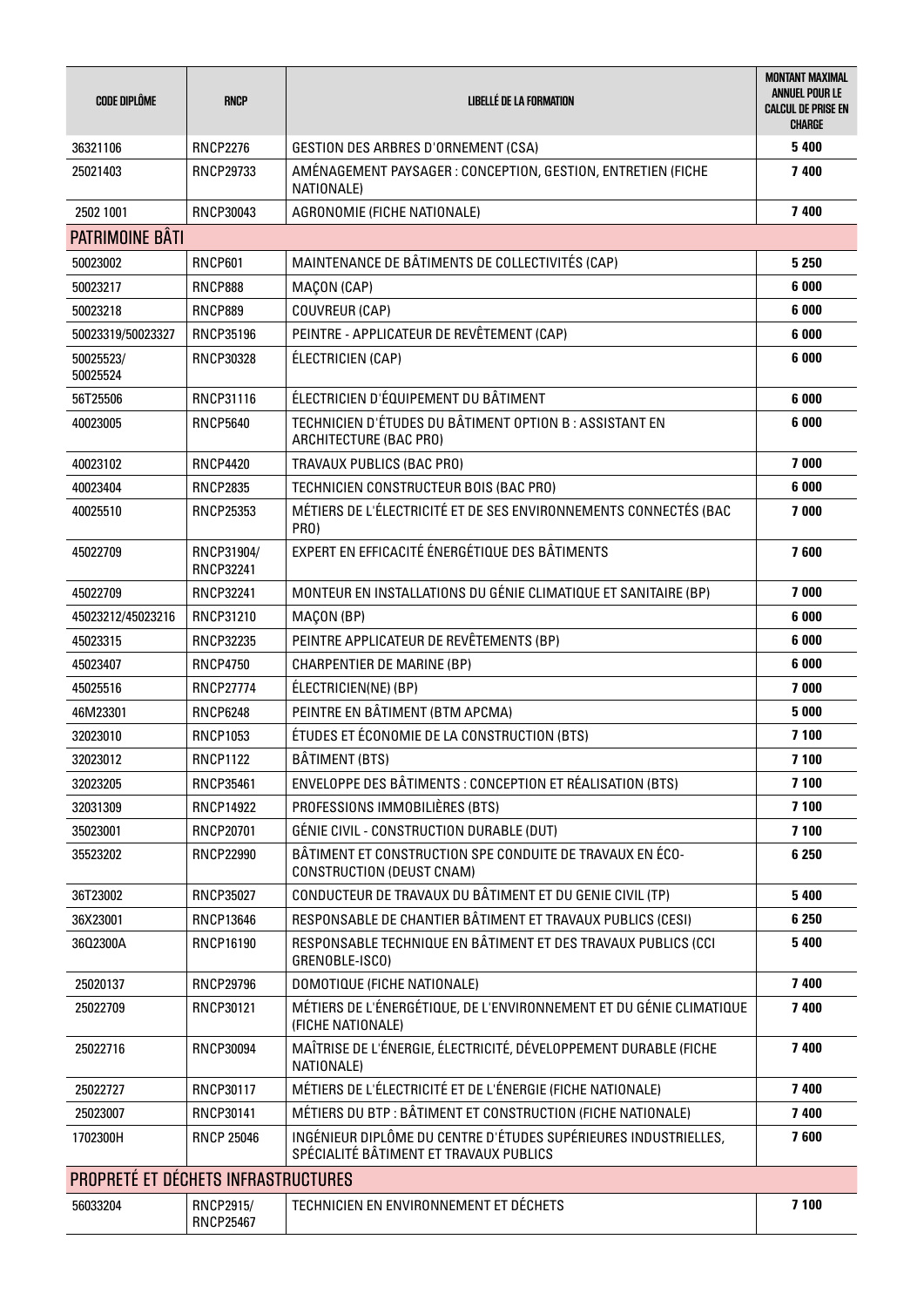| <b>CODE DIPLÔME</b>             | <b>RNCP</b>                          | LIBELLÉ DE LA FORMATION                                                                              | <b>MONTANT MAXIMAL</b><br>ANNUEL POUR LE<br><b>CALCUL DE PRISE EN</b><br><b>CHARGE</b> |
|---------------------------------|--------------------------------------|------------------------------------------------------------------------------------------------------|----------------------------------------------------------------------------------------|
| 56033204                        | RNCP30667/<br><b>RNCP25467</b>       | TECHNICIEN DE CENTRE DE TRAITEMENT DE DÉCHETS                                                        | 6 0 0 0                                                                                |
| 50022005                        | RNCP28103/<br><b>RNCP24650</b>       | AGENT POLYVALENT DE GESTION VALORISATION DES DÉCHETS                                                 | 5 2 5 0                                                                                |
| 50023115                        | <b>RNCP1151</b>                      | CONSTRUCTEUR DE ROUTES (CAP)                                                                         | 6 0 0 0                                                                                |
| 50023118                        | <b>RNCP4463</b>                      | CONDUCTEUR D'ENGINS : TRAVAUX PUBLICS ET CARRIERES (CAP)                                             | 6 0 0 0                                                                                |
| 50034307                        | <b>RNCP24655</b>                     | AGENT DE PROPRETÉ ET D'HYGIÈNE (CAP)                                                                 | 6 0 0 0                                                                                |
| 56E34301                        | <b>RNCP34397</b>                     | CONDUCTEUR DE MATÉRIEL DE COLLECTE OU DE NETTOIEMENT OU<br>D'ASSAINISSEMNT (GIP FCIP CAFOC TOULOUSE) | 5 2 5 0                                                                                |
| 56E34302                        | <b>RNCP30665</b>                     | AGENT DE NETTOIEMENT DANS L'ESPACE PUBLIC URBAIN (GIP FCIP DE<br>TOULOUSE)                           | 4500                                                                                   |
| 56E34303                        | <b>RNCP19164</b>                     | AGENT DES SERVICES DE GESTION ET DE VALORISATION DES DECHETS (GIP<br>FORMAVIE)                       | 4500                                                                                   |
| 36T23002                        | <b>RNCP35027</b>                     | CONDUCTEUR DE TRAVAUX DU BÂTIMENT ET DU GENIE CIVIL (TP)                                             | 5 4 0 0                                                                                |
| 16X34001                        | <b>RNCP587/</b><br><b>RNCP34723</b>  | GESTION DES DÉCHETS ET PROPRETÉ URBAINE                                                              | 6 0 0 0                                                                                |
| <b>SERVICES À LA POPULATION</b> |                                      |                                                                                                      |                                                                                        |
| EDUCATION, ANIMATION, SPORTS    |                                      |                                                                                                      |                                                                                        |
|                                 | <b>RNCP3985</b>                      | MÉDIATION ET CITOYENNETÉ : LES INTERFACES DANS LES SECTEURS PUBLIC<br>ET PRIVÉ                       | 6 2 5 0                                                                                |
|                                 | <b>RNCP2532</b>                      | ACTIVITÉS PHYSIQUES ET SPORTIVES SPÉCIALISÉES : INADAPTATIONS<br><b>SOCIALES</b>                     | 6 2 5 0                                                                                |
|                                 | <b>RNCP2534/</b><br><b>RNCP35559</b> | PRATIQUE ET GESTION DES ACTIVITÉS PHYSIQUES ET SPORTIVES ET DE<br>LOISIRS POUR LES PUBLICS SENIORS   | 6 250                                                                                  |
| 56J33501                        | <b>RNCP1831</b>                      | BREVET D'APTITUDE PROFESSIONNELLE D'ASSISTANT ANIMATEUR<br>TECHNICIEN (BAPAAT)                       | 6 0 0 0                                                                                |
| 40031202                        | <b>RNCP32208</b>                     | <b>COMMERCE (BAC PRO)</b>                                                                            | 7000                                                                                   |
| 40031213                        | <b>RNCP32208</b>                     | METIERS DU COMMERCE ET DE LA VENTE OPTION A ANIMATION ET GESTION<br>DE L'ESPACE COMMERCIAL (BAC PRO) | 7000                                                                                   |
| 44633505                        | <b>RNCP28557</b>                     | BP JEPS SPÉCIALITÉ LOISIRS TOUS PUBLICS                                                              | 7000                                                                                   |
| 44633506                        | <b>RNCP28573</b>                     | BP JEPS SPÉCIALITÉ ACTIVITES PHYSIQUES POUR TOUS                                                     | 7000                                                                                   |
| 44633518                        | <b>RNCP28573</b>                     | BP JEPS SPÉCIALITÉ ACTIVITES AQUATIQUES ET DE LA NATATION                                            | 7000                                                                                   |
| 44633519                        | <b>RNCP28557</b>                     | BP JEPS SPÉCIALITÉ EDUCATION A L'ENVIRONNEMENT VERS UN<br>DEVELOPPEMENT DURABLE                      | 6 0 0 0                                                                                |
| 44633523                        | <b>RNCP28557</b>                     | BP JEPS SPÉCIALITÉ ANIMATEUR                                                                         | 7000                                                                                   |
| 44633524                        | <b>RNCP28573</b>                     | BP JEPS SPÉCIALITÉ EDUCATEUR SPORTIF                                                                 | 6 000                                                                                  |
| 46033202                        | <b>RNCP492</b>                       | MONITEUR-EDUCATEUR (DIPLÔME D'ETAT ex CAFME)                                                         | 7000                                                                                   |
| 46033203                        | <b>RNCP4503</b>                      | TECHNICIEN DE L'INTERVENTION SOCIALE ET FAMILIALE (DIPLÔME)                                          | 7 000                                                                                  |
| 35533502/35533503               | <b>RNCP4709/</b><br><b>RNCP4709</b>  | ANIMATION ET GESTION DES ACTIVITES PHYSIQUES ET SPORTIVES OU<br><b>CULTURELLES</b>                   | 7 100                                                                                  |
| 36033206                        | <b>RNCP34825</b>                     | EDUCATEUR SPECIALISE (DIPLÔME D'ETAT)                                                                | 6 2 5 0                                                                                |
| 36033207                        | RNCP34827                            | EDUCATEUR DE JEUNES ENFANTS (DIPLÔME D'ETAT)                                                         | 6 2 5 0                                                                                |
| 24633301                        | <b>RNCP5400</b>                      | RESPONSABLE DE PROJETS DE FORMATION                                                                  | 7400                                                                                   |
| 25031550                        | RNCP30071                            | GESTION ET ACCOMPAGNEMENT DE PROJETS PÉDAGOGIQUES (FICHE<br>NATIONALE)                               | 7 4 0 0                                                                                |
| 25033503                        | RNCP30046                            | ANIMATION, GESTION ET ORGANISATION DES ACTIVITÉS PHYSIQUES ET<br>SPORTIVES (FICHE NATIONALE)         | 6500                                                                                   |
| 25033517                        | RNCP30072                            | GESTION ET DÉVELOPPEMENT DES ORGANISATIONS, DES SERVICES SPORTIFS<br>ET DE LOISIRS (FICHE NATIONALE) | 6500                                                                                   |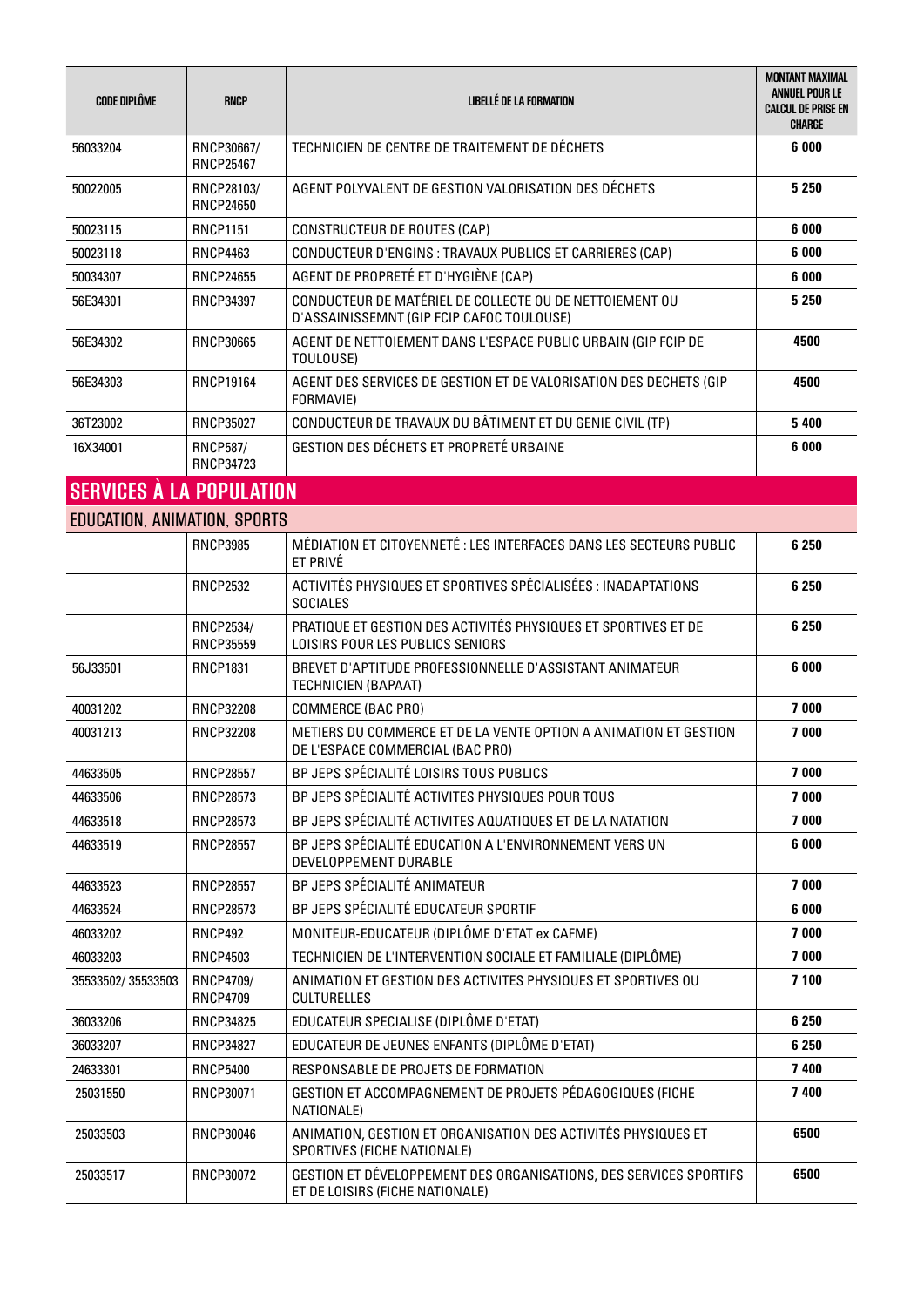| <b>CODE DIPLÔME</b>               | <b>RNCP</b>                         | LIBELLE DE LA FORMATION                                                                                                     | <b>MONTANT MAXIMAL</b><br><b>ANNUEL POUR LE</b><br><b>CALCUL DE PRISE EN</b><br><b>CHARGE</b> |
|-----------------------------------|-------------------------------------|-----------------------------------------------------------------------------------------------------------------------------|-----------------------------------------------------------------------------------------------|
| 25013402                          | <b>RNCP29778</b>                    | MÉTIERS DE LA MÉDIATION PAR DES APPROCHES ARTISTIQUES ET<br>CULTURELLES (FICHE NATIONALE)                                   | 6500                                                                                          |
| 26033202                          | RNCP34825                           | ÉDUCATEUR SPECIALISÉ (DIPLÔME D'ETAT)                                                                                       | 6500                                                                                          |
| 26033203                          | <b>RNCP34827</b>                    | ÉDUCATEUR DE JEUNES ENFANTS (DIPLÔME D'ETAT)                                                                                | 7400                                                                                          |
| 26033204                          | <b>RNCP34828</b>                    | ÉDUCATEUR TECHNIQUE SPECIALISE (DIPLÔME D'ETAT)                                                                             | 7400                                                                                          |
| EQUIPEMENTS (SPORTIFS, CULTURELS) |                                     |                                                                                                                             |                                                                                               |
| 46X32303                          | <b>RNCP34227</b>                    | TECHNICIEN(NE) D'EXPLOITATION D'ÉQUIPEMENTS CULTURELS (3IS SUP)                                                             | 6 000                                                                                         |
| 46X32303                          | <b>RNCP26138</b>                    | TECHNICIEN D'EXPLOITATION D'ÉQUIPEMENTS CULTURELS (3IS SUP)                                                                 | 7000                                                                                          |
| 25033514                          | <b>RNCP30064</b>                    | GESTION DE PROJETS ET STRUCTURES ARTISTIQUES ET CULTURELS (FICHE<br>NATIONALE)                                              | 6500                                                                                          |
| 2503 2509                         | RNCP30150                           | MÉTIERS DU LIVRE : DOCUMENTATION ET BIBLIOTHÈQUES (FICHE NATIONALE)                                                         | 6500                                                                                          |
| <b>RESTAURATION COLLECTIVE</b>    |                                     |                                                                                                                             |                                                                                               |
| 50022129                          | <b>RNCP1149</b>                     | AGENT POLYVALENT DE RESTAURATION (CAP)                                                                                      | 6 0 0 0                                                                                       |
| 50022135                          | <b>RNCP6993</b>                     | <b>BOUCHER (CAP)</b>                                                                                                        | 5 2 5 0                                                                                       |
| 50022139/50022131                 | <b>RNCP26650</b>                    | <b>CUISINE (CAP)</b>                                                                                                        | 5 2 5 0                                                                                       |
| 50022142                          | RNCP35317                           | PRODUCTION ET SERVICE EN RESTAURATION (RAPIDE, COLLECTIVE, CAFETERIA)<br>(CAP)                                              | 6000                                                                                          |
| 56333402                          | <b>RNCP15507</b>                    | RESTAURATION COLLECTIVE (CSA)                                                                                               | 6 000                                                                                         |
| 40022106                          | <b>RNCP1 2508</b>                   | <b>CUISINE (BAC PRO)</b>                                                                                                    | 7000                                                                                          |
| 45022109                          | <b>RNCP34956</b>                    | ARTS DE LA CUISINE (BP)                                                                                                     | 7000                                                                                          |
| <b>SOCIAL ET SANITAIRE</b>        |                                     |                                                                                                                             |                                                                                               |
|                                   | <b>RNCP2908</b>                     | MÉTIERS DE LA FORMATION ET DE LA MÉDIATION                                                                                  | 6 2 5 0                                                                                       |
|                                   | <b>RNCP2903</b>                     | ACCOMPAGNEMENT SOCIAL ET ÉDUCATIF                                                                                           | 7 100                                                                                         |
|                                   | <b>RNCP2906</b>                     | <b>GESTION ET MÉDIATION SOCIALE</b>                                                                                         | 6 2 5 0                                                                                       |
|                                   | <b>RNCP5440</b>                     | DE : DIPLÔME D'ÉTAT D'AUXILIAIRE DE VIE SOCIALE (DEAVS)                                                                     | 6 000                                                                                         |
|                                   | <b>RNCP4504/</b><br><b>RNCP6879</b> | D'AIDE MÉDICO-PSYCHOLOGIQUE (DEAMP)                                                                                         | 6 0 0 0                                                                                       |
|                                   | <b>RNCP2894</b>                     | NOUVEAUX MÉTIERS DE LA CITÉ                                                                                                 | 6 2 5 0                                                                                       |
| 1033001                           | <b>RNCP718</b>                      | AIDE À DOMICILE (MC NIVEAU V)                                                                                               | 5 2 5 0                                                                                       |
| 50033204                          | <b>RNCP28048</b>                    | ACCOMPAGNANT ÉDUCATIF PETITE ENFANCE (CAP)                                                                                  | 5 2 5 0                                                                                       |
| 50033411                          | <b>RNCP2817</b>                     | ASSISTANT(E) TECHNIQUE EN MILIEUX FAMILIAL ET COLLECTIF (CAP)                                                               | 6 000                                                                                         |
| 50333003                          | <b>RNCP 25085</b>                   | SERVICES AUX PERSONNES ET VENTE EN ESPACE RURAL (CAPA)                                                                      | 6 0 0 0                                                                                       |
| 56033102                          | <b>RNCP4495</b>                     | AIDE-SOIGNANT (DIPLÔME D'ETAT)                                                                                              | 6 000                                                                                         |
| 56033103                          | <b>RNCP4496</b>                     | AUXILIAIRE DE PUERICULTURE (DIPLÔME D'ETAT)                                                                                 | 6 000                                                                                         |
| 56033204                          | <b>RNCP25467</b>                    | ACCOMPAGNANT ÉDUCATIF ET SOCIAL SPÉCIALITÉ ACCOMPAGNEMENT DE LA<br>VIE À DOMICILE (DIPLÔME D'ETAT)                          | 6 0 0 0                                                                                       |
| 56033205                          | <b>RNCP25467</b>                    | ACCOMPAGNANT ÉDUCATIF ET SOCIAL SPÉCIALITÉ ACCOMPAGNEMENT DE LA<br>VIE EN STRUCTURE COLLECTIVE (DIPLÔME D'ETAT)             | 5 2 5 0                                                                                       |
| 56033206                          | <b>RNCP25467</b>                    | ACCOMPAGNANT ÉDUCATIF ET SOCIAL SPÉCIALITÉ ACCOMPAGNEMENT A<br>L'EDUCATION INCLUSIVE ET À LA VIE ORDINAIRE (DIPLÔME D'ETAT) | 6 000                                                                                         |
| 56R33201                          | <b>RNCP1761</b>                     | AUXILIAIRE DE GÉRONTOLOGIE                                                                                                  | 6 000                                                                                         |
| 56T33001                          | <b>RNCP4821</b>                     | ASSISTANT(E) DE VIE AUX FAMILLES (TP)                                                                                       | 5 2 5 0                                                                                       |
| 40030002                          | <b>NR</b>                           | 2 <sup>NDE</sup> PROFESSIONNELLE SERVICES (BAC PRO)                                                                         | 7000                                                                                          |
| 40033003                          | <b>RNCP12296</b>                    | ACCOMPAGNEMENT SOINS ET SERVICES À LA PERSONNE OPTION A - A<br>DOMICILE (BAC PRO)                                           | 7000                                                                                          |
| 40033004                          | RNCP12301                           | ACCOMPAGNEMENT SOINS ET SERVICES À LA PERSONNE OPTION B - EN<br><b>STRUCTURE (BAC PRO)</b>                                  | 6 0 0 0                                                                                       |
| 40333002                          | RNCP13905                           | SERVICES AUX PERSONNES ET AUX TERRITOIRES (BAC PRO AG)                                                                      | 6 000                                                                                         |